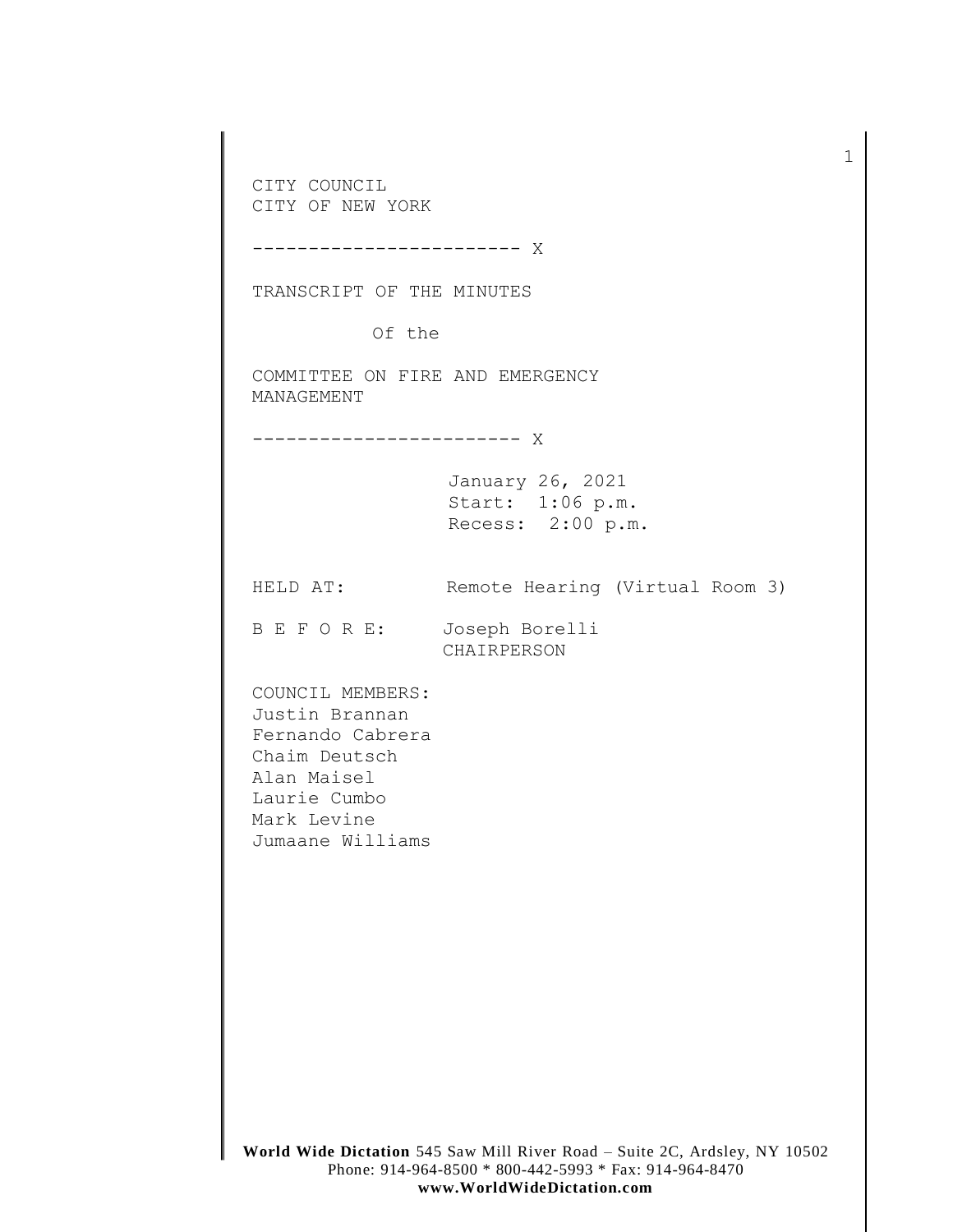## A P P E A R A N C E S (CONTINUED)

Jake Cooper, Deputy Commissioner New York City Emergency Management

Johanna Conroy, Assistant Commissioner for Interagency Operations New York City Emergency Management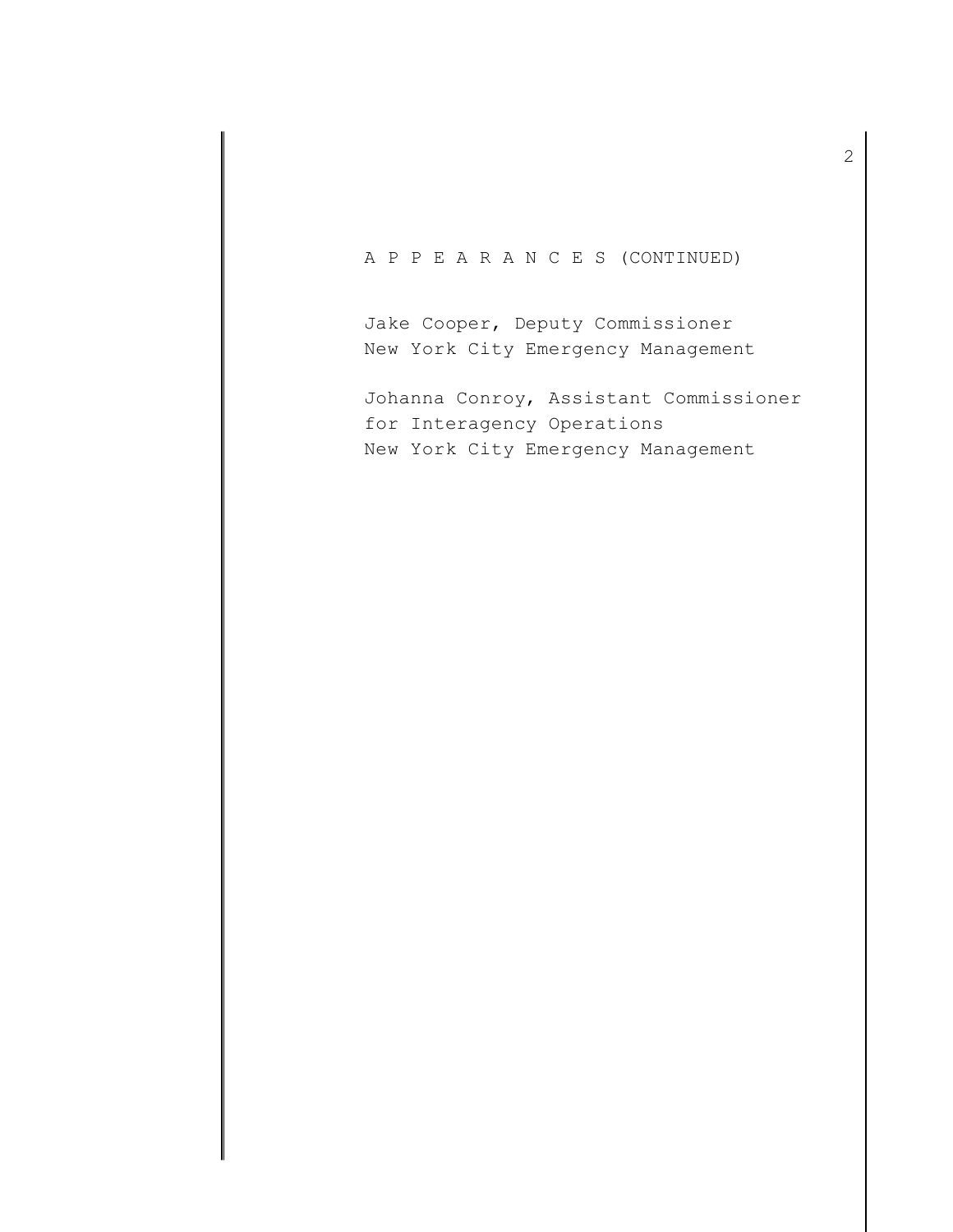| $\mathbf 1$    | 3<br>COMMITTEE ON FIRE AND EMERGENCY MANAGEMENT          |
|----------------|----------------------------------------------------------|
| $\overline{2}$ | SERGEANT-AT-ARMS: PC recording is                        |
| 3              | underway.                                                |
| 4              | SERGEANT-AT-ARMS: Good afternoon,                        |
| 5              | everyone, and welcome to today's remote New York City    |
| 6              | Council hearing on the Committee on Fire and             |
| 7              | Emergency Management. At this time, would all            |
| 8              | panelists please turn on their video for                 |
| 9              | verification? To minimize disruption, please place       |
| 10             | all electronic devices on vibrate or silent mode.<br>T f |
| 11             | you wish to submit testimony, you may do so at           |
| 12             | testimony@council.nyc.gov. Again, that is                |
| 13             | testimony@council.nyc.gov. Thank you for your            |
| 14             | cooperation. Chair Borelli, we ready to begin.           |
| 15             | CHAIRPERSON BORELLI: Good morning.<br>It                 |
| 16             | is my pleasure to gavel in--                             |
| 17             | [gavel]                                                  |
| 18             | CHAIRPERSON BORELLI: the meeting of                      |
| 19             | January 26th, 2021 of the Committee on Fired             |
| 20             | Emergency Management. I am Council member Joe            |
| 21             | Borelli and I am the Chair of this committee. I am       |
| 22             | joined by Public Advocate Jumaane Williams and my        |
| 23             | colleagues, Council members Maisel, Brannan, and         |
| 24             | Cabrera I see thus far. I will look once again.          |
| 25             | Okay. That's all I see. Today, the Committee on          |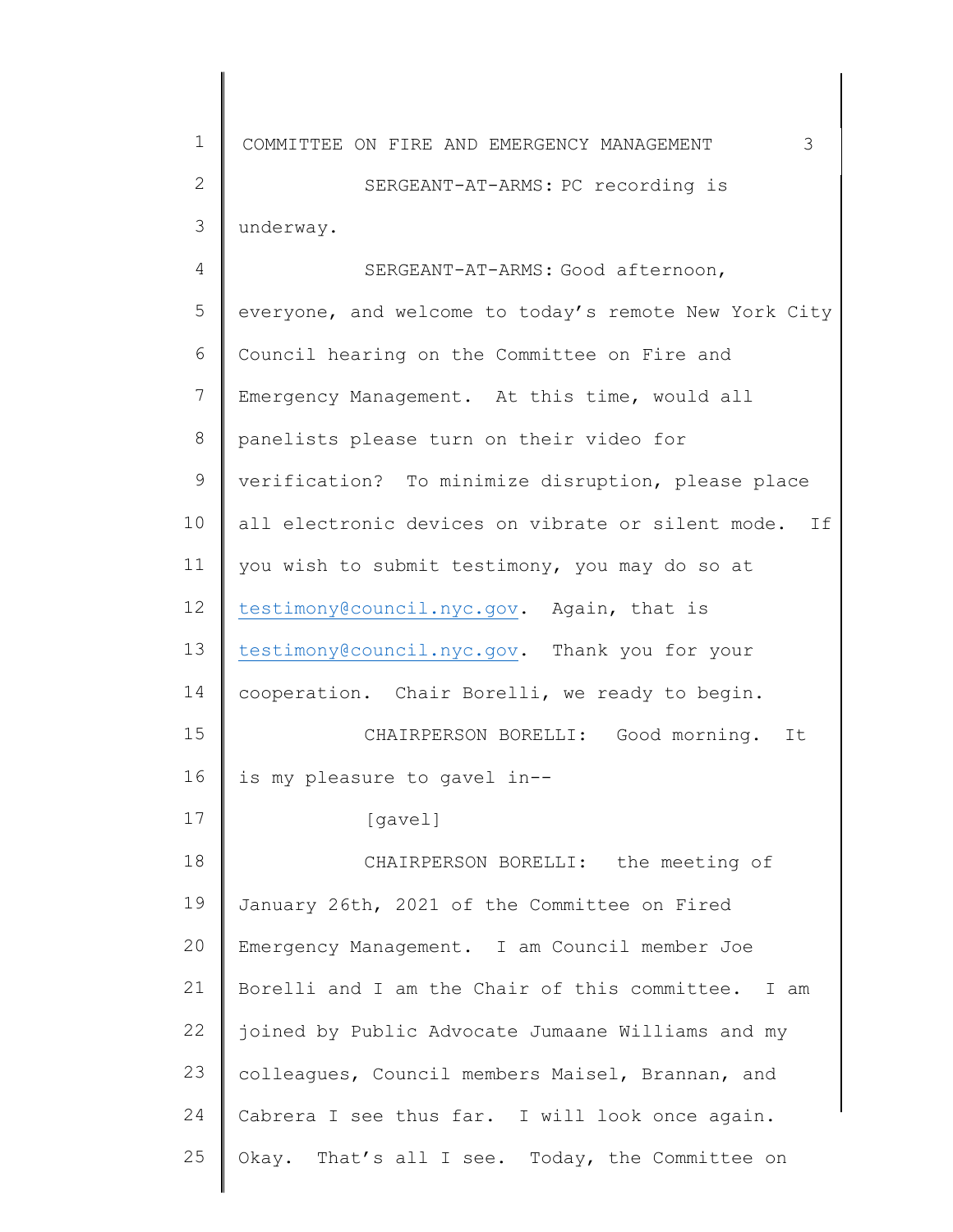1 2 3 4 5 6 7 8 9 10 11 12 13 14 15 16 17 18 19 20 21 22 23 24 25 COMMITTEE ON FIRE AND EMERGENCY MANAGEMENT 4 Fire and Emergency Management will be conducting an oversight hearing on New York City's emergency planning as well as hearing a number of bills that are specific to the city's planning for and responding to emergencies. New York City's emergency management has historically and continues to do so, an excellent job responding promptly to numerous types of emergency as well as coordinating with other city agencies to ensure the safety of all New Yorkers. I want to shout out our Commissioner-- or perhaps she is the former Commissioner-- I'm not sure she is resigned yet. But Commissioner Creswell who was just appointed to run FEMA and that is something we are all proud of and certainly is a testament to what I just said about New York City be the gold standard of emergency management. With regard to today's oversight portion of the hearing, we are interested in examining the process by which NYCEM plans for and responds to large-scale emergencies. Specifically, we would like to examine how New York City EM communicates and coordinates with other city agencies, including during preplanning stages and the actions taken during impending disasters. Furthermore, we would like to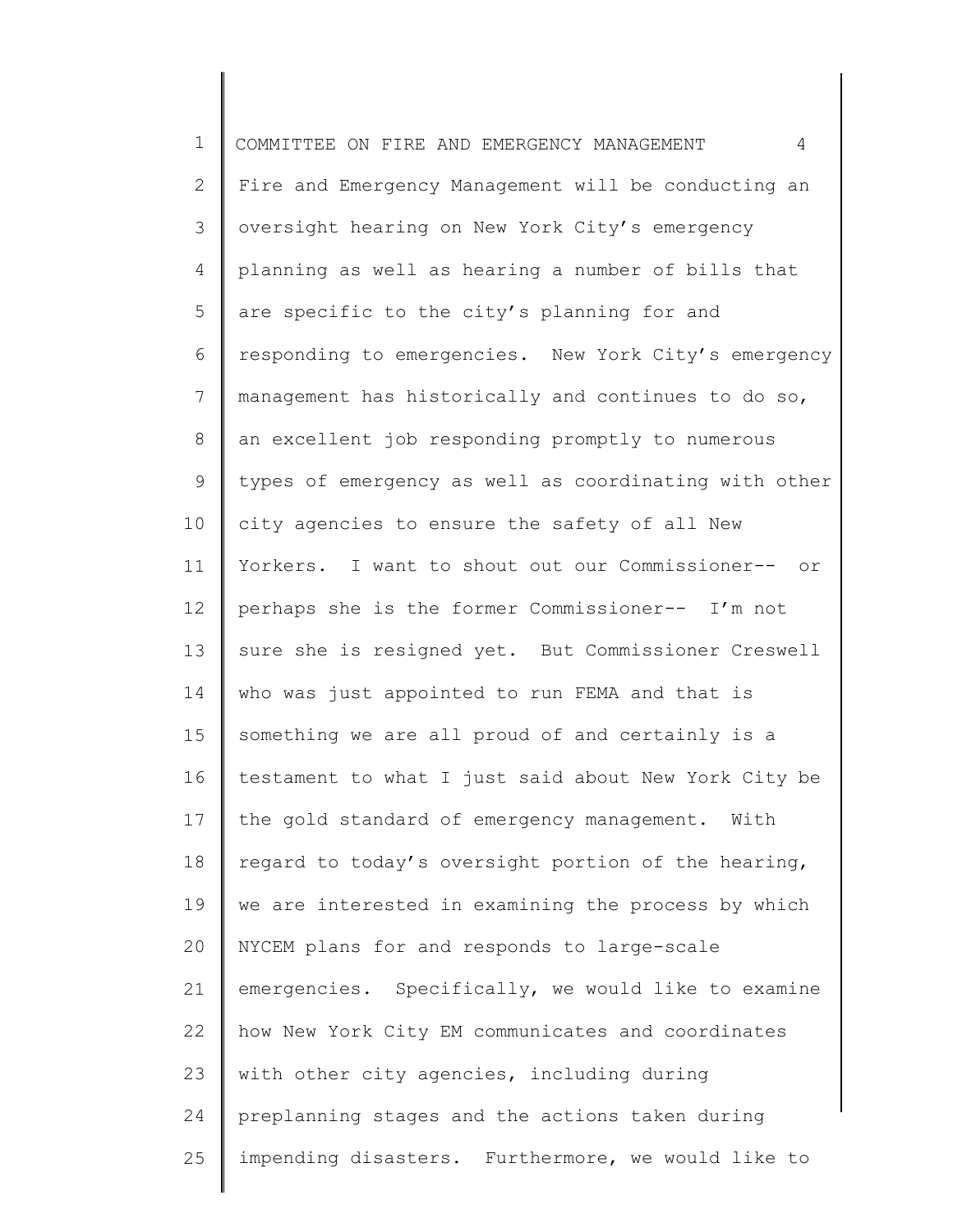1 2 3 4 5 6 7 8 9 10 11 12 13 14 15 16 17 18 19 20 21 22 23 24 25 COMMITTEE ON FIRE AND EMERGENCY MANAGEMENT 5 discuss the city's communication with the public prior to, during, and after emergencies and disaster. In addition to the oversight portion, then we have five bills being heard today. New York City Public Advocate Jumaane Williams is the prime sponsor of Intros 1987 and 2057. Intro 1987 would establish a task force responsible for reviewing emergency plans of each city agency and issuing annual reports on the recommended changes to such plans addressing potential deficits, as identified by the task force. Intro 2057 would require NYCEM, in consultation with the Mayor's Office of Food Policy and the Department of Education, to develop a plan to provide students with breakfast, lunch, and dinner in the event that schools are ordered closed or when any form of remote learning is being used by the DOE. We will also hear Intro 849, Intro by Council member Levine. Intro 849 would create an interagency task force to examine the city's effort to provide assistance and services to individuals relocating to New York City after being displaced by a natural disaster event somewhere else. Intro 1949, introduced by Council member Cumbo, would require New York City Emergency Management to ensure that periodic review of all plans guiding the city's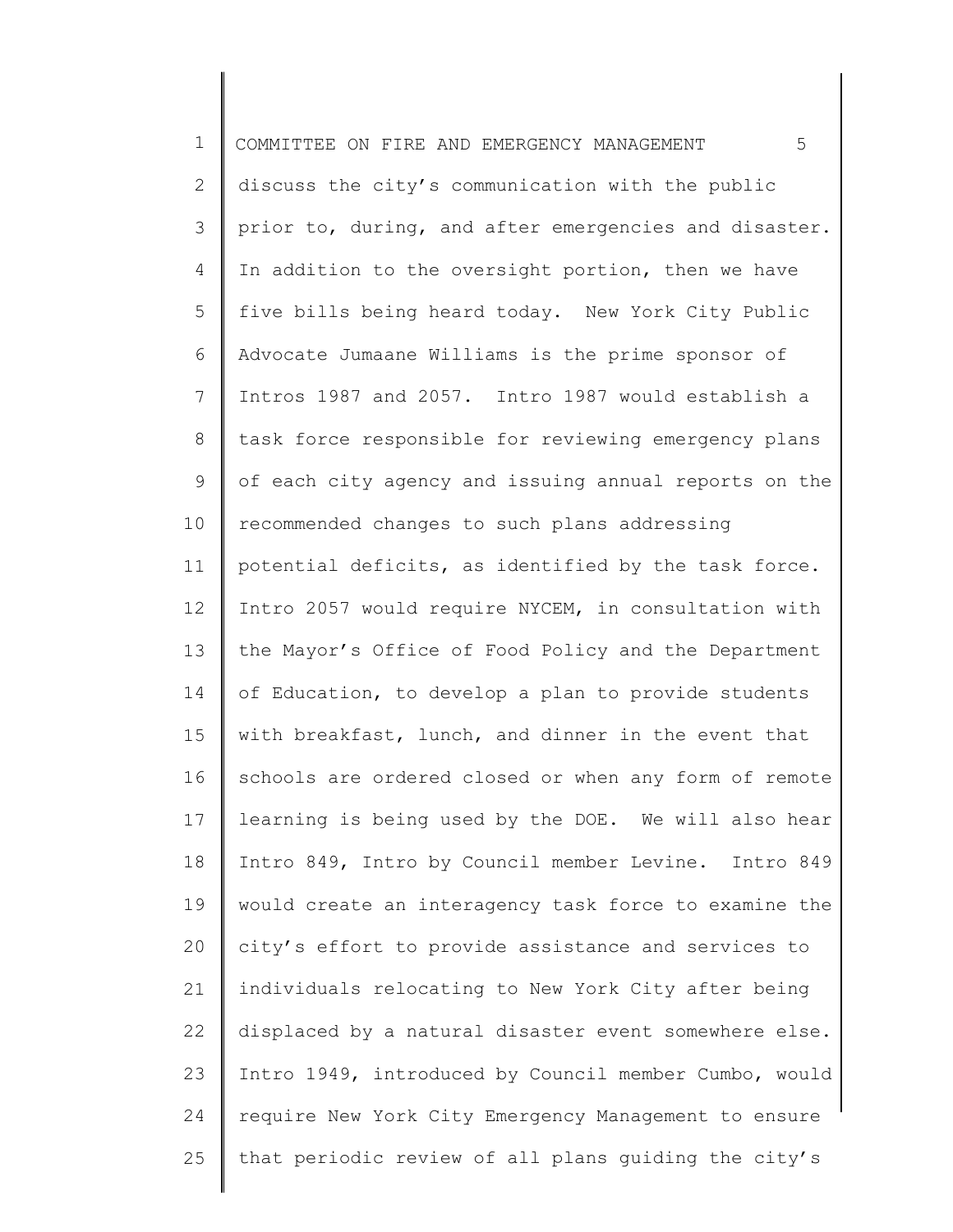| $\mathbf 1$  | COMMITTEE ON FIRE AND EMERGENCY MANAGEMENT<br>6       |
|--------------|-------------------------------------------------------|
| $\mathbf{2}$ | response to and ensuring the continuity of agency     |
| 3            | operations during emergency circumstances.            |
| 4            | Representatives from all relevant city agencies would |
| 5            | be required to participate in this review. And,       |
| 6            | finally, Intro 2088, introduced by Council member     |
| 7            | Cabrera, would require the New York City Emergency    |
| $8\,$        | Management to submit an annual report to the Council  |
| 9            | describing the city's preparation for and in response |
| 10           | to the public health emergencies. I'm looking         |
| 11           | forward to hearing the administration's testimony on  |
| 12           | this general oversight topic and specifically on      |
| 13           | these bills and I am first going to first turn over   |
| 14           | the microphone to our friend, Public Advocate         |
| 15           | Williams, for his opening remarks on these two bills. |
| 16           | Thank you so<br>PUBLIC ADVOCATE WILLIAMS:             |
| 17           | much, Mr. Chair. As was mentioned, my name is         |
| 18           | Jumaane Williams, Public Advocate for the city of New |
| 19           | York. Thank you, Chair Borelli, for holding this      |
| 20           | hearing today. The best time to prepare for a crisis  |
| 21           | is actually probably yesterday. A lot can be said     |
| 22           | about the city's preparations and responses during    |
| 23           | the pandemic. But as was mentioned, there have been   |
| 24           | good jobs at negotiating other emergencies in the     |
| 25           | past, not so much in the pandemic. The mistakes made  |
|              |                                                       |

║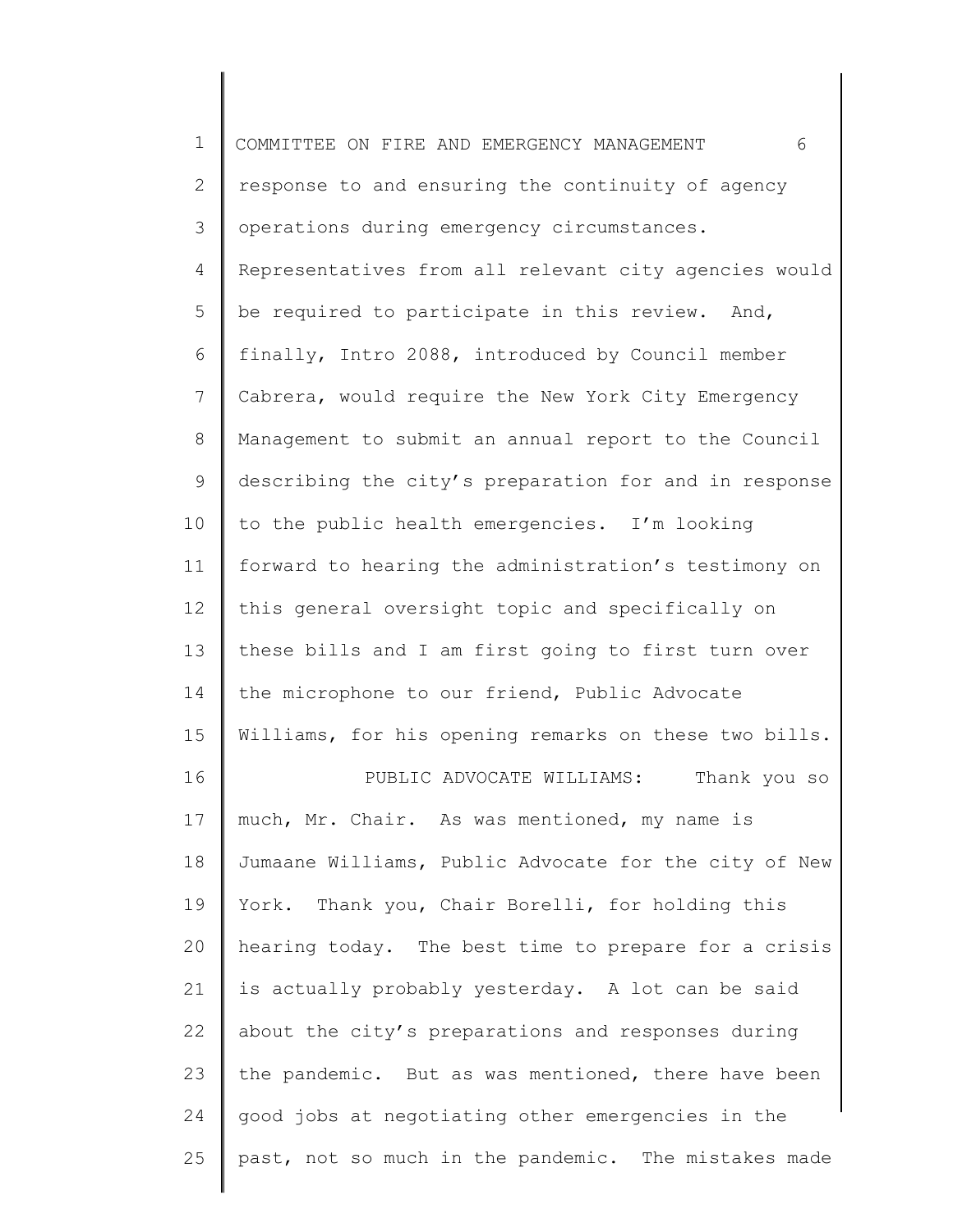1 2 3 4 5 6 7 8 9 10 11 12 13 14 15 16 17 18 19 20 21 22 23 24 25 COMMITTEE ON FIRE AND EMERGENCY MANAGEMENT 7 amid the early days were significant and it caused confusion and worry among New Yorkers. My office received several calls and messages from constituents on various issues such as where to obtain food in the status of schools. Frankly, we could have. We have the time to and should have done better. That is why am very proud to introduce these two bills being heard today to make sure we do better in future crises. We must ensure the mistakes from last year do not repeat itself. Unfortunately, I see some of the same mistakes repeating themselves currently. That's maybe another topic for another discussion. New Yorkers do not have time to wait. These bills, along with the many others being heard today, codify an immediate response for whenever a crisis or state of emergency occurs. The first bill, Intro number 1987 will create a state of emergency response and recovery task force. It becomes active during any state of emergency either by the Mayor or by the Governor. This task force reviews the city's emergency plans and recommends policy proposals, if needed. A report is issued after the revision of the city's plan. The Public Advocate, the Mayor, and the Speaker appoint members to the task force. And is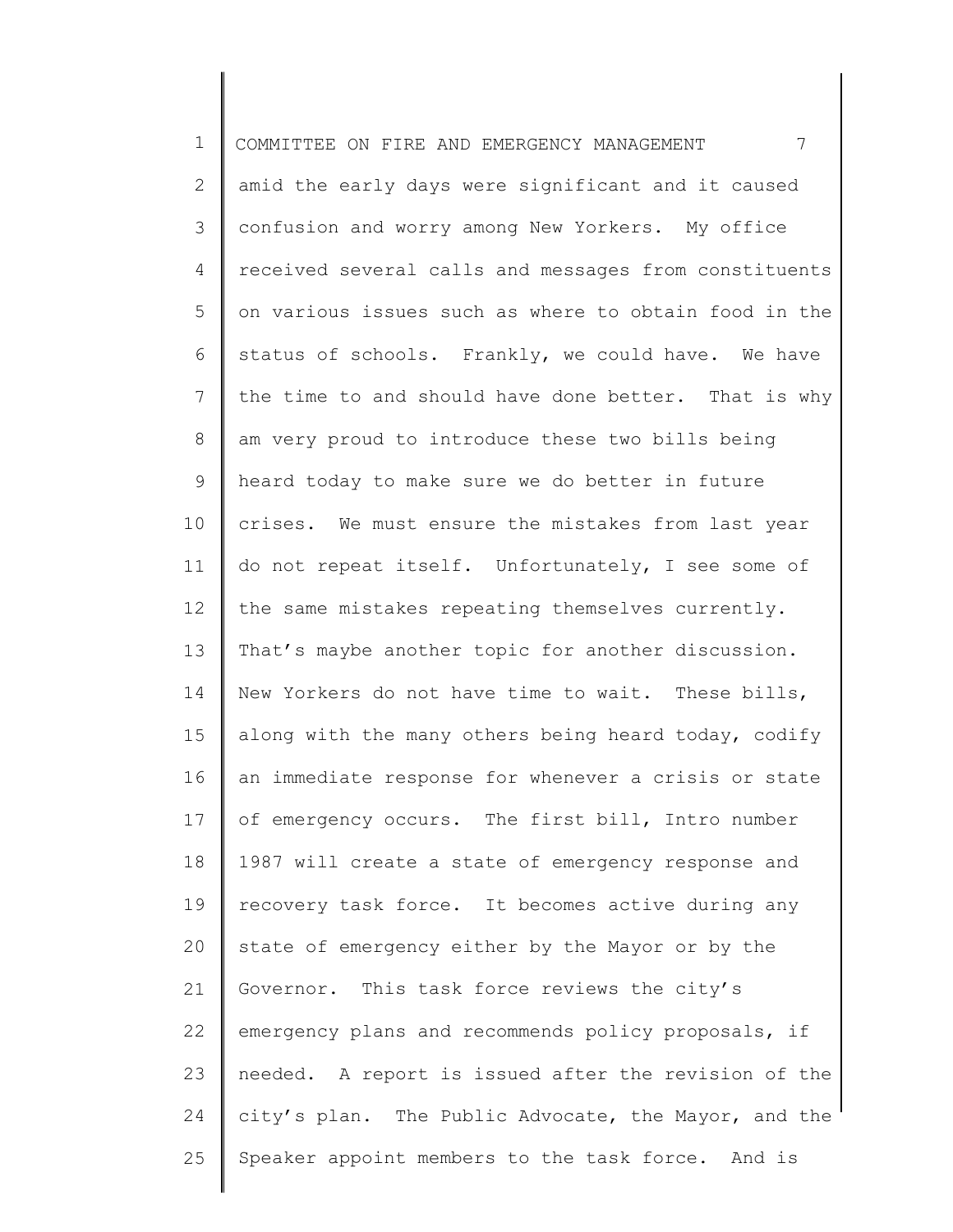1 2 3 4 5 6 7 8 9 10 11 12 13 14 15 16 17 18 19 20 21 22 23 24 25 COMMITTEE ON FIRE AND EMERGENCY MANAGEMENT 8 evident that the city did not adequately prepare for a pandemic, a criticism that can be directed for the entire country, in fact. We must review what went wrong, what we missed, and how we can prepare ahead of another possible pandemic or disaster. In our city deserves better and I anticipate this bill will help. The second bill, Intro number 2057 will create an emergency food plan for students. Specifically, the Office of Emergency Management, Mayor's Office of Food Policy, and Department of Education full must create a plan to serve breakfast, lunch, and dinner to students whenever schools are closed or remote learning is used. All three agencies must provide specific plans such as how to notify the public on locations to pick up the food. Food insecurity is a serious problem within our city and it is one of the things that have been made worse during this pandemic. A few months before the pandemic, a 2019 report by Hunger Free America found that one in eight New Yorkers, about 1 million, were food insecure. That was before the pandemic. Undoubtedly, that number is much worse because of the pandemic in our students are a part of that number. Students may rely on schools for a meal because there's not enough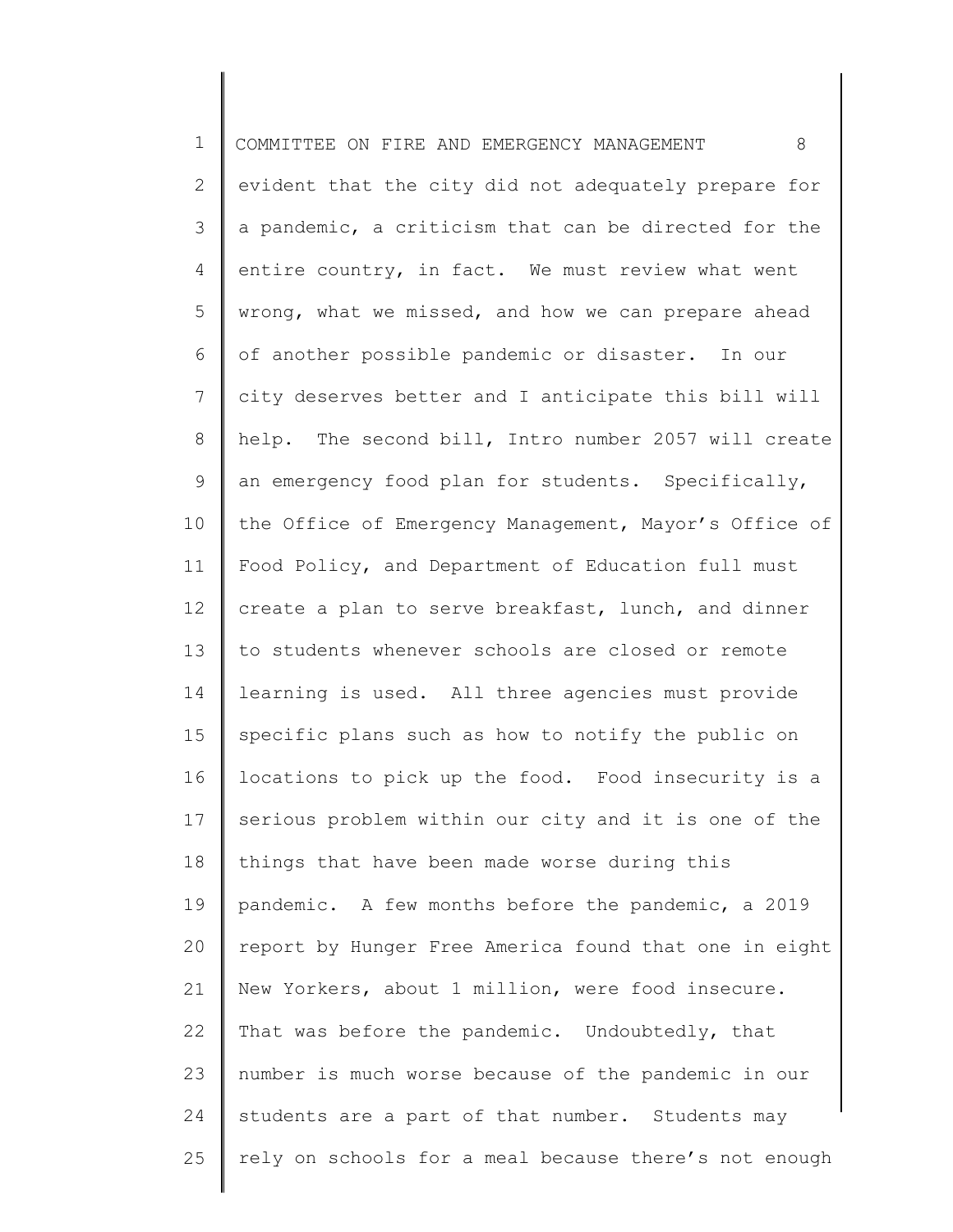1 2 3 4 5 6 7 8 9 10 11 12 13 14 15 16 17 18 19 20 21 22 23 24 25 COMMITTEE ON FIRE AND EMERGENCY MANAGEMENT 9 food at home. But when schools are closed, where would they go? That question remained a major concern during the early days of the crisis and any time the Mayor needs to consider closure, whether that be for inclement weather or natural disaster, students suffering from constant hunger is a serious problem. How can we expect students to concentrate at home and, in some cases, without Internet access, let alone without food. These students will be set up for failure without help. This is especially true for homeless students who lack both the stable housing and food insecurity. At least 116,000 New York City students or, better, one in 10 of our students experience homelessness. That is a crisis within a crisis. This bill would mean the city provides meals to the public that are accessible to anyone who needs it during the crisis or remote learning. We must not leave and cannot leave our students, typically those who are homeless and of more color, behind. The bills before the committee today are intended to be proactive measures in the face of a crisis. New Yorkers deserve immediate answers. Instead, what we saw and heard was a wait and see approach, often confusing conflicting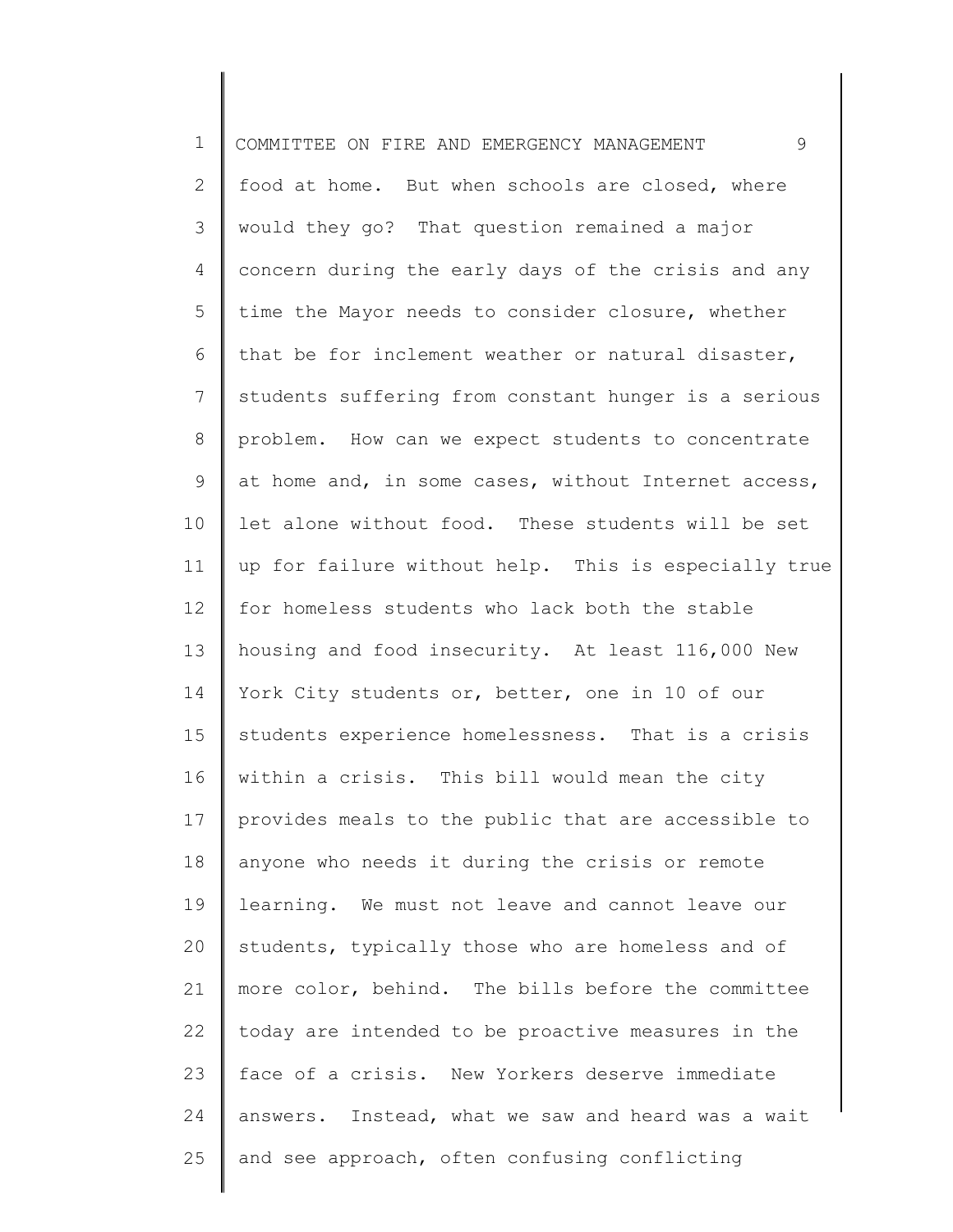| $\mathbf 1$   | 10<br>COMMITTEE ON FIRE AND EMERGENCY MANAGEMENT      |
|---------------|-------------------------------------------------------|
| $\mathbf{2}$  | messages. This cannot be the standard in the future   |
| $\mathcal{S}$ | and I'm glad to see the Council members introduce     |
| 4             | solutions to ensure that the government works for the |
| 5             | people who elected us. I want to thank the Speaker,   |
| 6             | as well, and the Council for the leadership that they |
| 7             | showed during this time. In general, the intention    |
| 8             | of these bills in front of the committee today is     |
| 9             | having New York City prepared, whether there's        |
| 10            | another pandemic or natural disaster. New Yorkers     |
| 11            | need assistance and assurances of leadership. Again   |
| 12            | I think the Chair for allowing me to speak. I look    |
| 13            | forward to the testimony today.                       |
| 14            | CHAIRPERSON BORELLI: Thank you. We have               |
| 15            | also been joined by Council member Chaim Deutsch, who |
| 16            | is representing Brooklyn. Next, we will hear from     |
| 17            | Council member and the Chair of our Health Committee, |
| 18            | Mark Levine, to discuss his bill.                     |
| 19            | COUNCIL MEMBER LEVINE: Thank you very                 |
| 20            | much, Mr. Chairman, and great to see the Public       |
| 21            | Advocate here fighting on these critical issues.      |
| 22            | Thank you, Mr. Public Advocate. I want to speak on    |
| 23            | Intro 849 which would require the city to develop a   |
| 24            | system for managing the arrival of refugees to New    |
| 25            | York City after a natural disaster in another part of |
|               |                                                       |

∥ ∥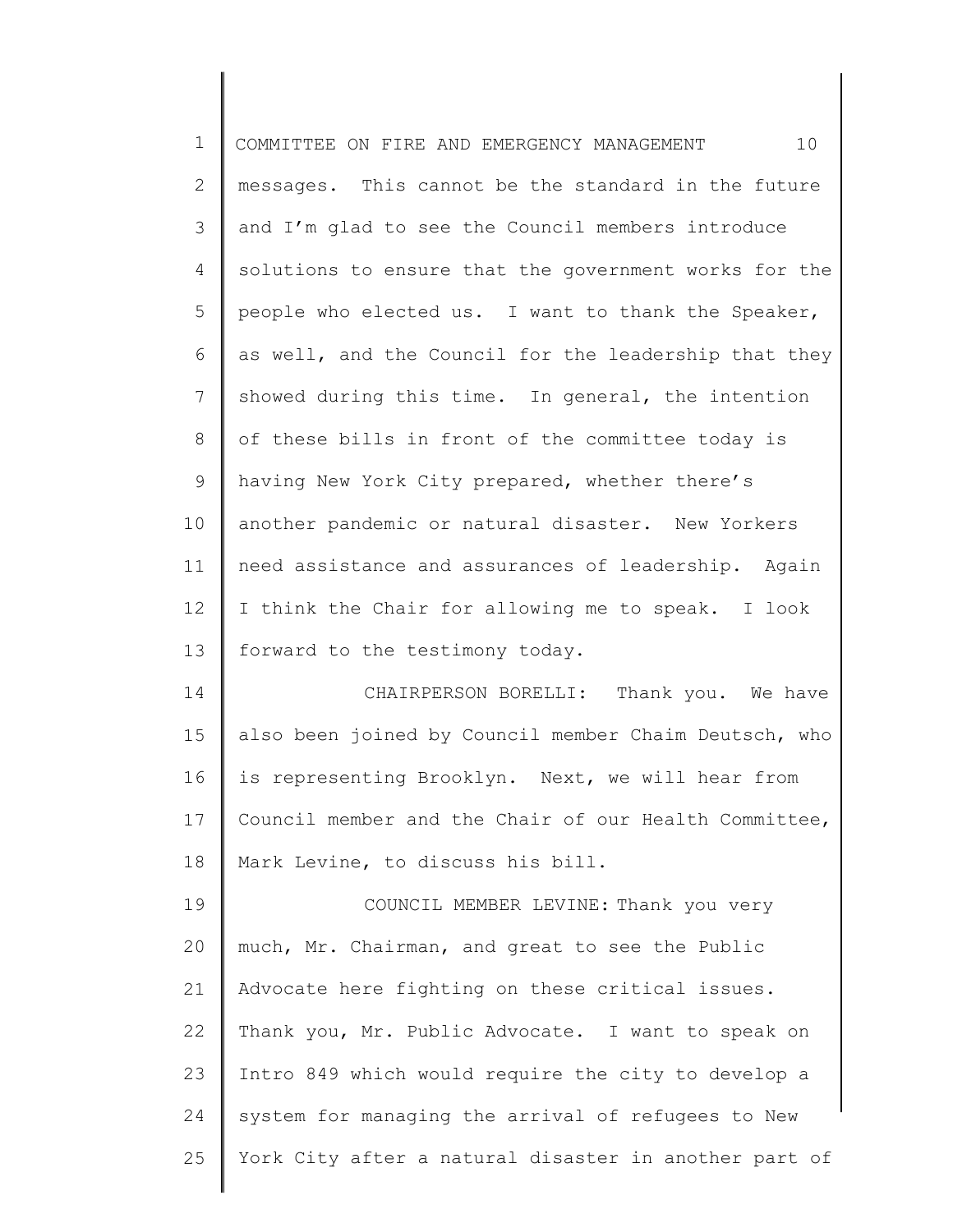1 2 3 4 5 6 7 8 9 10 11 12 13 14 15 16 17 18 19 20 21 22 23 24 25 COMMITTEE ON FIRE AND EMERGENCY MANAGEMENT 11 the country or world. This is not a hypothetical. This occurred in 2017 when hurricane Maria said thousands of refugees off the island of Puerto Rico, many of whom arrived here in our city because of strong historical and family ties. And we learned the hard way that we weren't prepared to support them as a city. We relied too heavily on the federal government which failed to approve many of their applications for assistance or cut them off from assistance to quickly and it was pretty clear that these refugees needed not just connection to housing, to food assistance, to a variety of social services, legal assistance, and more. So, our bill, Intro 849 would require the creation of a task force composed of representatives of the relevant city agencies to prepare management plan so that the next time refugees arrived here to our city, we are prepared and, in the era of climate change, I am afraid we should assume that this will be only to frequent. So, thank you, Mr. Chair, for hearing this bill today. Very much appreciate this opportunity to push this legislation forward. Thank you. Back to you. CHAIRPERSON BORELLI: Thank you, Council member Levine. Next, we have our friend from the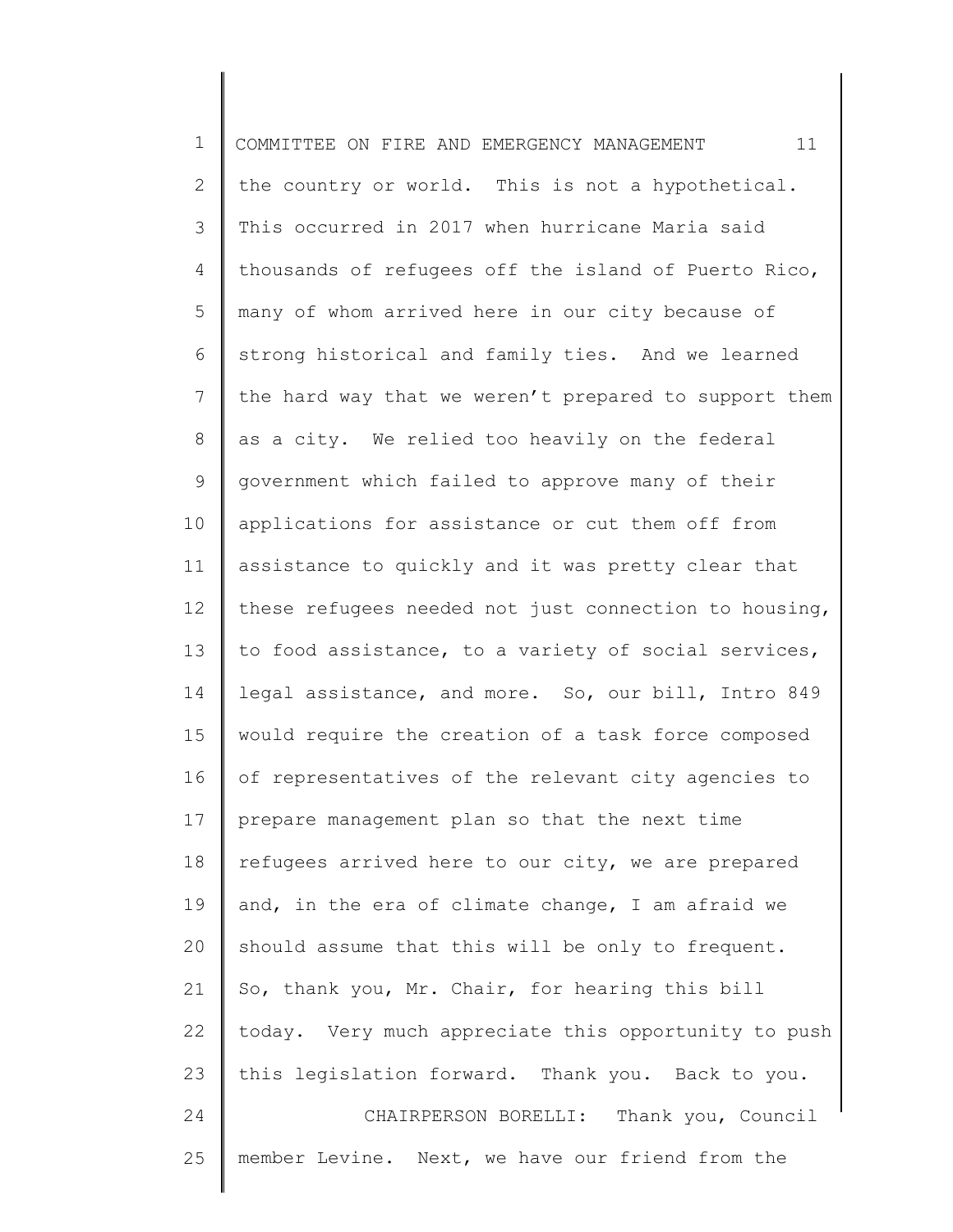1 2 3 COMMITTEE ON FIRE AND EMERGENCY MANAGEMENT 12 Bronx, Council member Fernando Cabrera to talk about his bill.

4 5 6 7 8 9 10 11 12 13 14 15 16 17 18 19 20 21 22 23 24 25 COUNCIL MEMBER CABRERA: Thank you so much. Good afternoon, Mr. Chair and thank you for your leadership and for allowing us to speak on these bills and also to the members of the committee. Thank you for the opportunity to speak on my bill, Intro 2088. We were caught off guard by the Covid 19 pandemic and the impact of being unprepared is wideranging and long term, not just in terms of public health, but in our economy, our children's education and future, numerous industries and entire future and character of New York City. The city needs to be prepared for the future emergencies, including pandemics and to know where our weaknesses exist in healthcare delivery and related emergency systems. Intro 2088 will require the Commissioner of the New York City Emergency Management to submit an annual report to the Council describing the city's preparation for and respond to any state disaster emergency or local state of emergency related to an infectious disease that affects the city's public health. The report would include a description of any actions taken in preparation for, Doering, and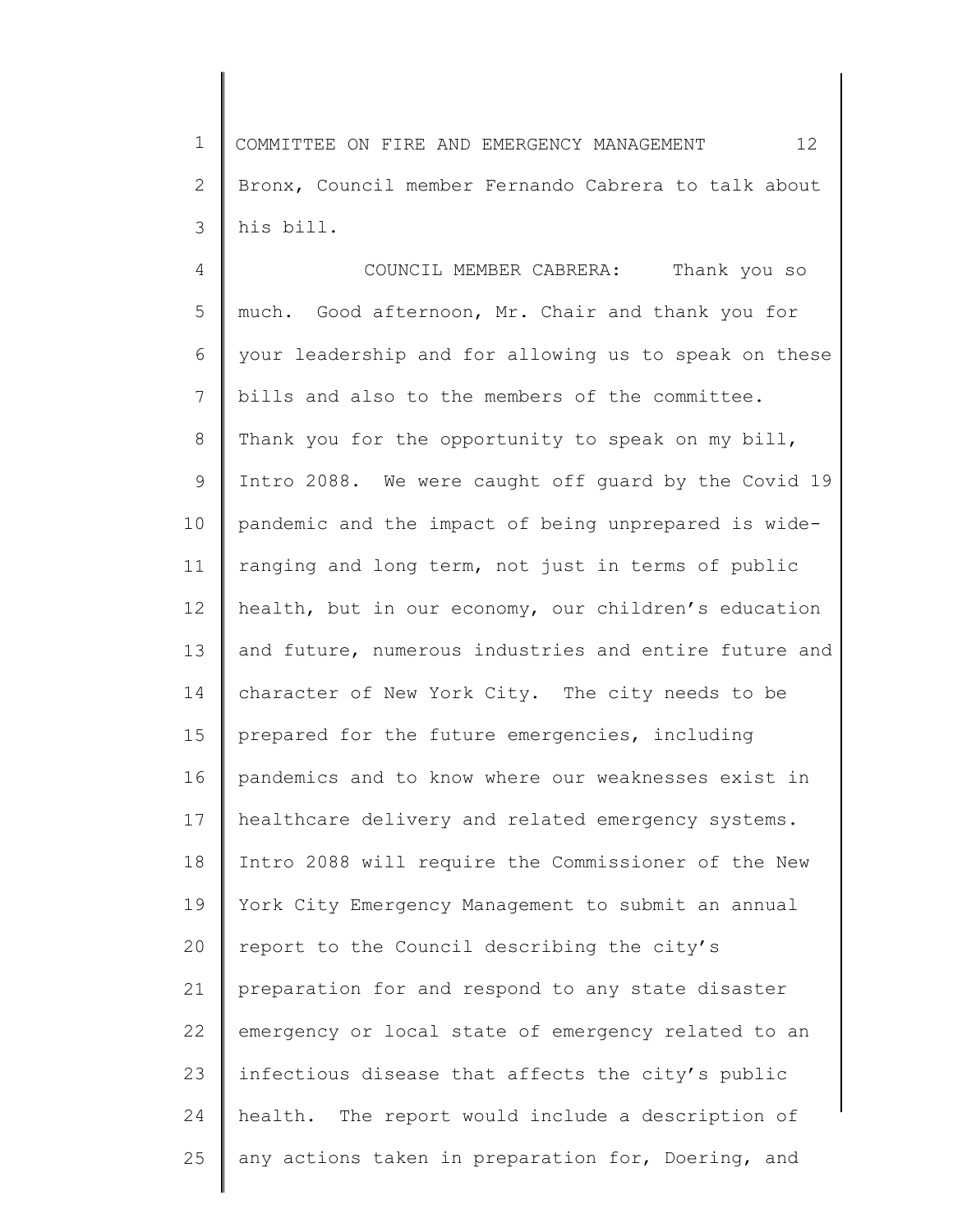| $\mathbf 1$    | 13<br>COMMITTEE ON FIRE AND EMERGENCY MANAGEMENT      |
|----------------|-------------------------------------------------------|
| $\mathbf{2}$   | immediately after the incident by or on behalf of the |
| 3              | city. A list of all city agencies, offices, or        |
| 4              | private entities that were involved in the city's     |
| 5              | emergency response and a description of the           |
| 6              | distributor's current public health care workforce    |
| $\overline{7}$ | and ways to improve medical search capacity and       |
| 8              | quidelines for notifying and communicating with the   |
| $\mathsf 9$    | public and city officials during a local public       |
| 10             | health emergency. With that, I'll turn it back to     |
| 11             | you, Mr. Chair. Thank you so much.                    |
| 12             | CHAIRPERSON BORELLI: Thank you. Correct               |
| 13             | me if I am wrong. I do not see a Majority Leader      |
| 14             | Cumbo. If that is the case, we will proceed. Okay.    |
| 15             | I will turn this over to Josh Kingsley, the Council   |
| 16             | to the Committee on Firing Emergency Management who   |
| 17             | will recite some things that he probably recites in   |
| 18             | his sleep by now. Josh, thank you.                    |
| 19             | COMMITTEE COUNCIL: Thank you, Council                 |
| 20             | member Borelli. I'm Josh Kingsley. I'm counsel to     |
| 21             | the Fire and Emergency Management Committee of the    |
| 22             | New York City Council. I don't have this recited to   |
| 23             | memory yet. Apologies, Council member. Before we      |
| 24             | begin testimony, I want to remind everyone who will   |
| 25             | be testifying that you will be on mute until you are  |
|                |                                                       |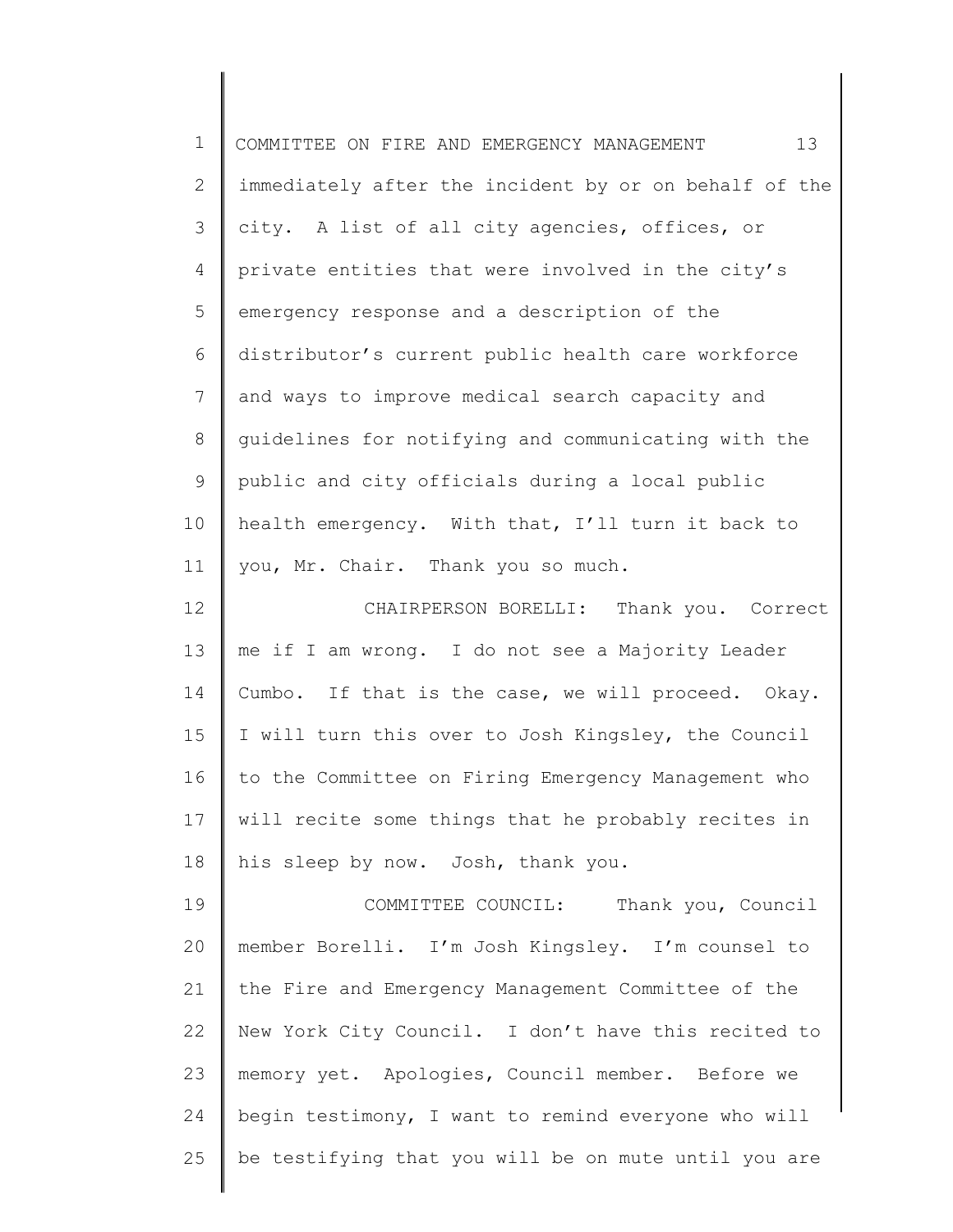| $\mathbf 1$     | 14<br>COMMITTEE ON FIRE AND EMERGENCY MANAGEMENT      |
|-----------------|-------------------------------------------------------|
| $\overline{2}$  | called to testify. Afterwards, you will be on muted   |
| 3               | by the host. I will be calling on panelists to        |
| 4               | testify. Please listen for your name to be called. I  |
| 5               | will periodically be announcing who is the next       |
| 6               | panelist--                                            |
| $\overline{7}$  | CHAIRPERSON BORELLI: Wait. Josh, can we               |
| 8               | pause for a second?                                   |
| 9               | COMMITTEE COUNSEL: Yeah.                              |
| 10              | CHAIRPERSON BORELLI: I see Majority                   |
| 11              | Leader Cumbo, so I want to give her the opportunity   |
| 12 <sup>2</sup> | to join us and speak a bit about her bill. Majority   |
| 13              | Leader?                                               |
| 14              | MAJORITY LEADER CUMBO: Thank you so much.             |
| 15              | I appreciate the opportunity to be here. I thank you  |
| 16              | so much, Council member Borelli, for opening the      |
| 17              | discussion to me at this time. If you could just      |
| 18              | give me one moment. Okay. I'm having a little         |
| 19              | technical difficulty, but I'm right here. Okay.       |
| 20              | Thank you so much for your time and I'm very excited  |
| 21              | that you have been so open to hearing my bill, Intro  |
| 22              | 1949, as we continue to battle the lasting effects of |
| 23              | Covid 19. Today, through the hearing of Intro 1949,   |
| 24              | we are taking proactive steps to ensure that our      |
| 25              | cities emergency planning process is sufficient to    |
|                 |                                                       |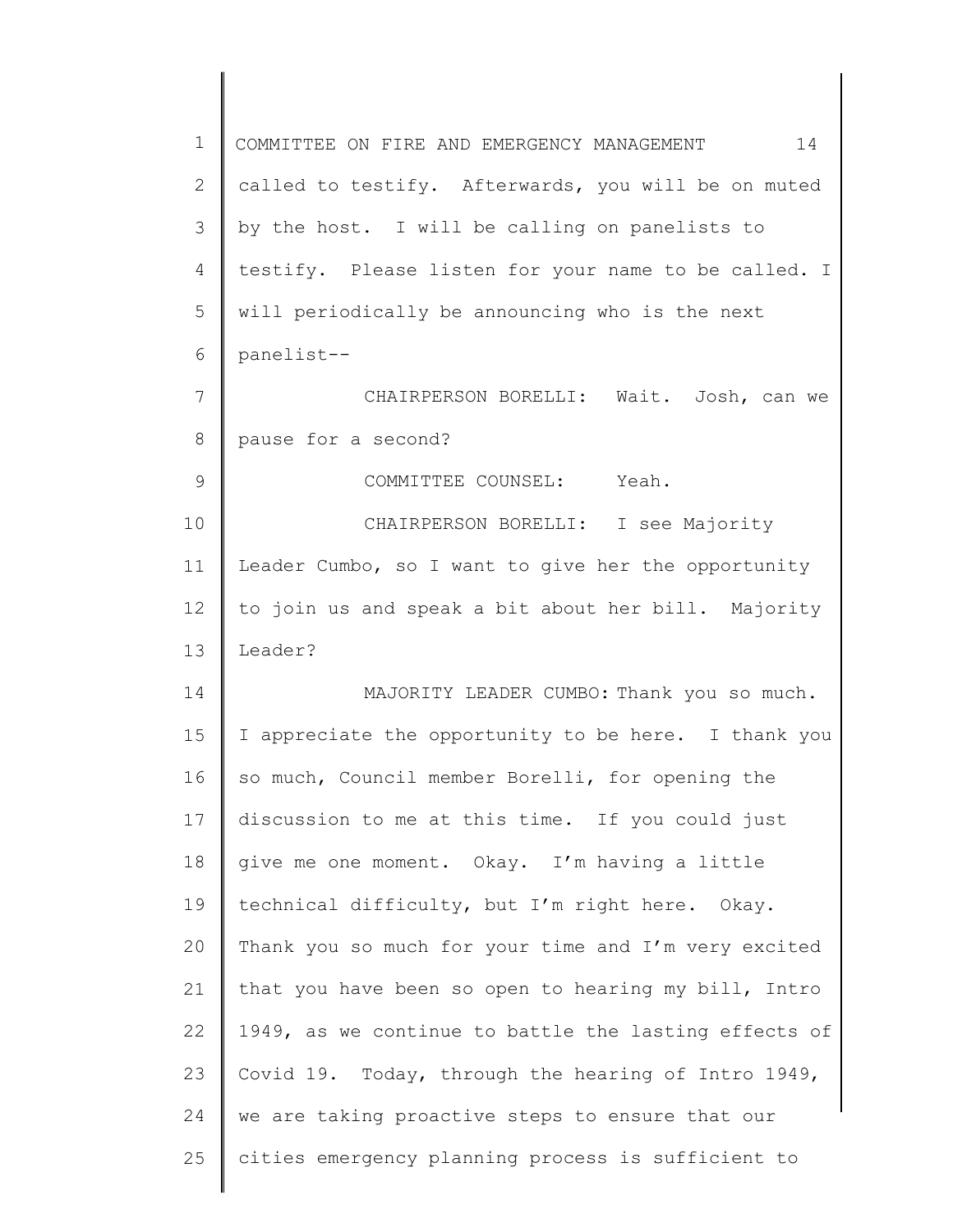1 2 3 4 5 6 7 8 9 10 11 12 13 14 15 16 17 18 19 20 21 22 23 24 25 COMMITTEE ON FIRE AND EMERGENCY MANAGEMENT 15 respond to our community's needs. My bill would require the Office of Emergency Management to ensure the periodic review of all plans guiding the city's response to do and ensuring the continuity of agency operations during emergency circumstances. Although New York City is taking steps towards disaster preparedness, our response to Covid 19 has been far more reactive than proactive. At the peak of the pandemic, our preparedness was apparent-- our unpreparedness, I should say, was apparent through the lack of supplies at all levels. A lack of PPE and ventilators led to unsafe working conditions and even the death of many patients and employees in our hospitals. Mutual aid groups popped up to respond to food insecurity and reach our most vulnerable populations. Our educational system was forced to reimagine itself without any time for logistical coordination, leaving thousands of students without the proper tools for success. Now, that the same reactive approach has been taken with regard to vaccine distribution, resulting in confusion and unequal distribution. This pattern cannot continue and, as legislators, we have a duty to intervene and that is exactly what Intro 1949 was designed to do.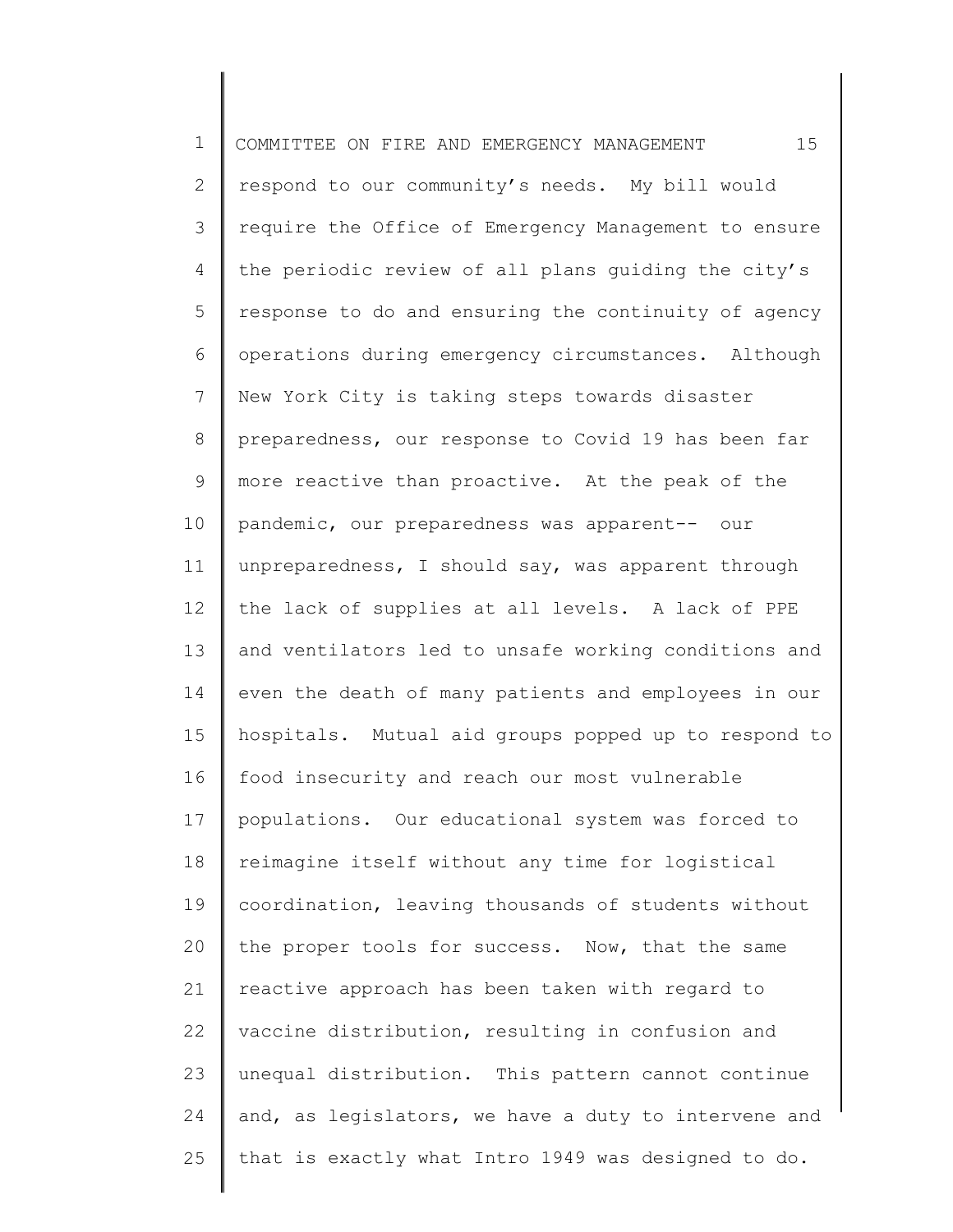1 2 3 4 5 6 7 8 9 10 11 12 13 14 15 16 17 18 19 20 21 22 23 COMMITTEE ON FIRE AND EMERGENCY MANAGEMENT 16 So, I think you so much. I look forward to hearing the administration and to asking questions, as well as responding to questions. Thank you, Chair Borelli. CHAIRPERSON BORELLI: Thank you, Madam Majority Leader. Josh, if you would continue from before. Thank you. COMMITTEE COUNSEL: Yes, sir. So, where was I? So, the first panel is to give testimony will be representatives from New York City Emergency Management. Testimony will be provided by NYCEM's deputy director of readiness, Jake Cooper, and assistant commissioner of interagency coordination, Joanna Conroy. I will call on you when it is your turn to speak. During the hearing, if Council members would like to ask a question of the administration or of a specific panelist, please use the zoom raise hand function and I will call on you in order. All hearing participants should submit written testimony to [testimony@council.nyc.gov.](mailto:testimony@council.nyc.gov) I will now call on representatives in the administration to testify. Before we begin, I will

administer the oath. Deputy Commissioner Cooper and

assistant commissioner Conroy, I will call on each of

24

25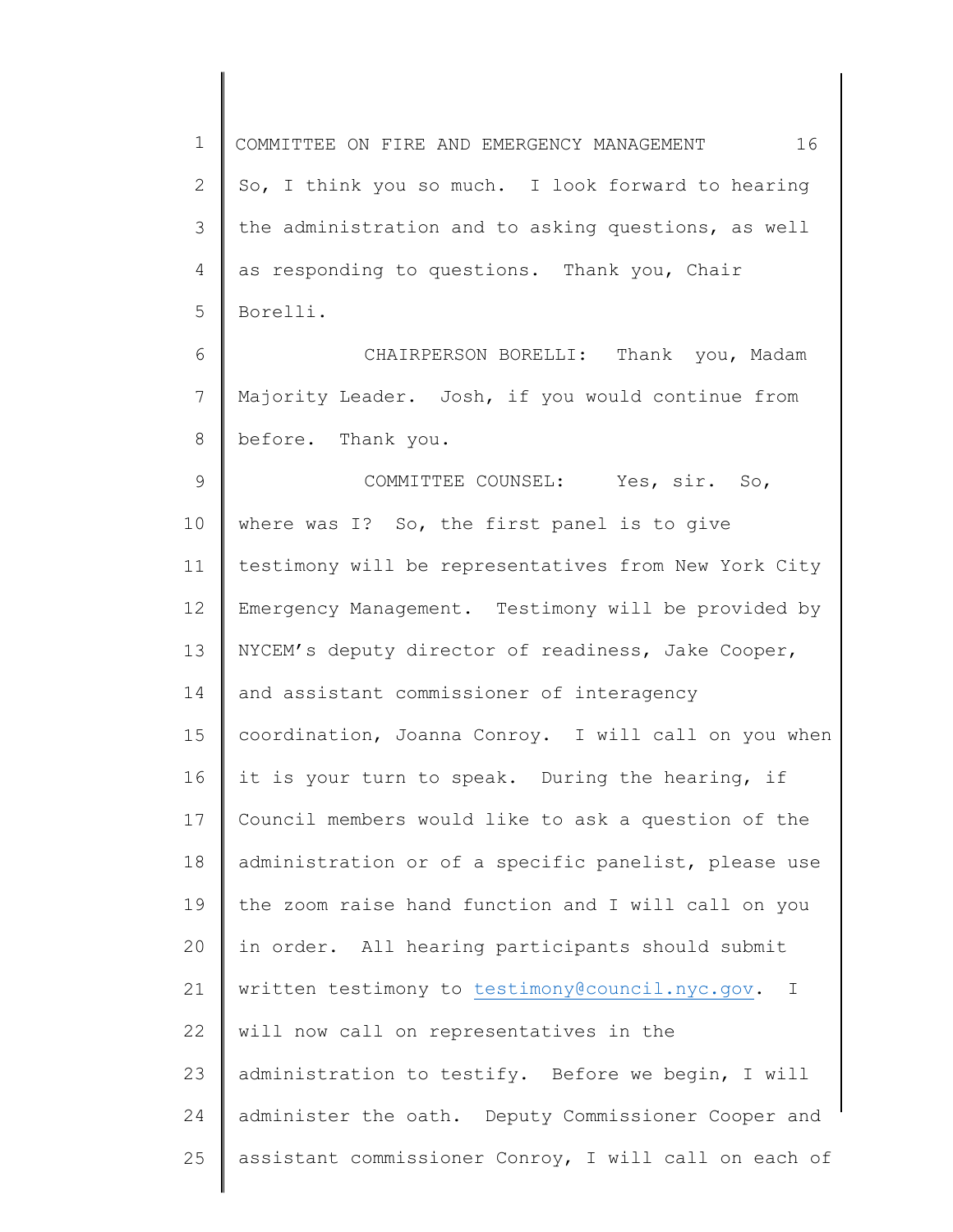1 2 3 4 5 6 7 8 9 10 11 12 13 14 15 16 17 18 19 20 21 22 23 24 25 COMMITTEE ON FIRE AND EMERGENCY MANAGEMENT 17 you individually for response. Please raise your right hand. Do you affirm to tell the truth, the whole truth, and nothing but the truth before these committees and respond honestly to Council member questions? DEPUTY COMMISSIONER COOPER: I do. COMMITTEE COUNSEL: Deputy Commissioner Cooper? DEPUTY COMMISSIONER COOPER: I do. COMMITTEE COUNSEL: And assistant commissioner Conroy? ASSISTANT COMMISSIONER CONROY: I do. COMMITTEE COUNSEL: You may begin. Thank you so much. DEPUTY COMMISSIONER COOPER: Thank you. Good afternoon, Chair Borelli and Public Advocate Williams and members of the New York City Council. I am Jake Cooper, Deputy Commissioner for readiness of New York City Emergency Management. I am joined by my colleague, Johanna Conroy, assistant commissioner for interagency operations. We are pleased to be here to discuss emergency planning for the city of New York. New York City Emergency Management helps New Yorkers before, during, and after emergencies or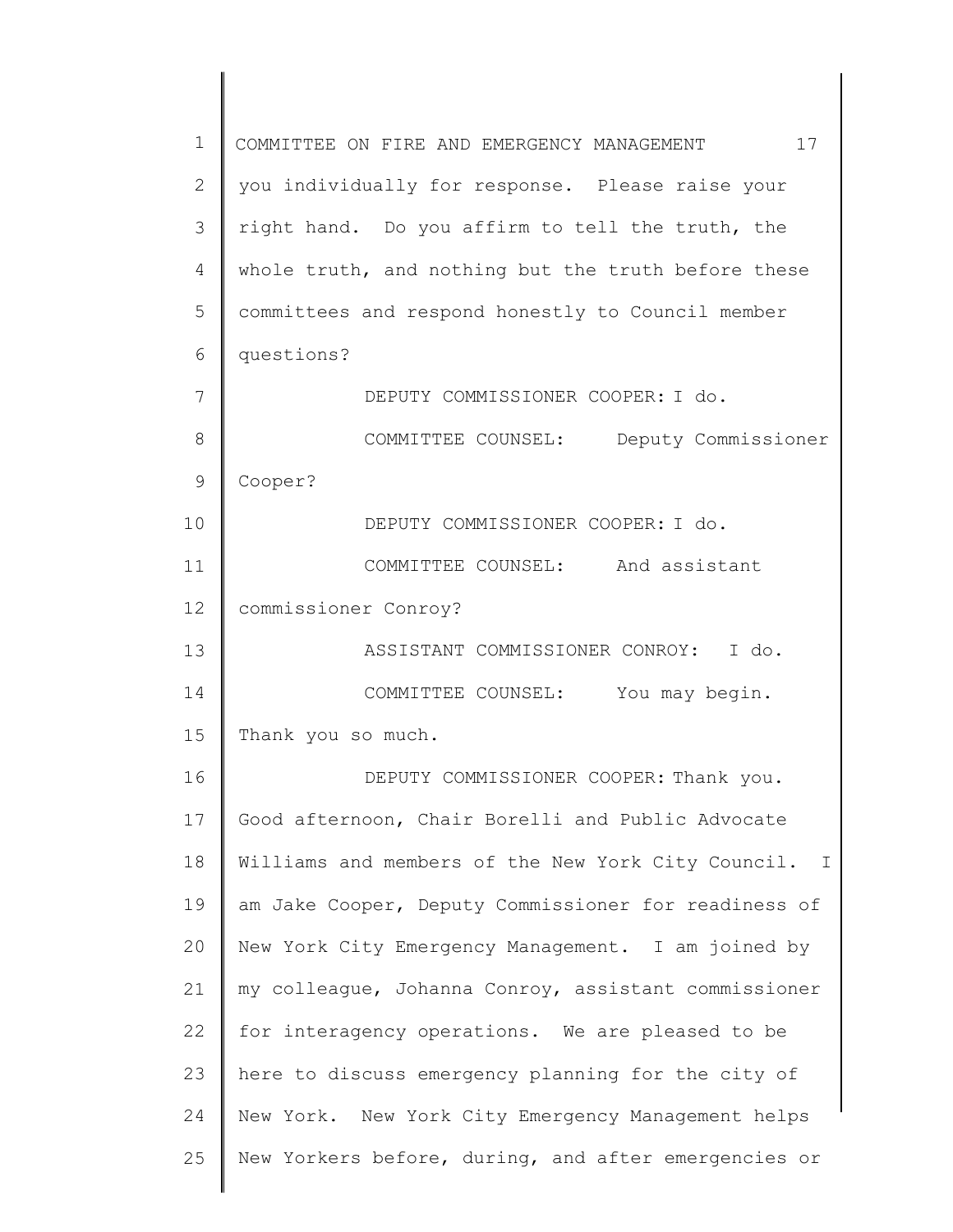1 2 3 4 5 6 7 8 9 10 11 12 13 14 15 16 17 18 19 20 21 22 23 24 25 COMMITTEE ON FIRE AND EMERGENCY MANAGEMENT 18 preparedness, education, and response. The agency is responsible for coordinating citywide emergency planning and response for all types and scales of emergencies. It is staffed by more than 200 dedicated professionals with diverse backgrounds and areas of expertise, including individuals assigned from other city agencies. We have been fully activated for Covid 19 for almost one year. During this time, there been multiple overlapping activations such as heat emergencies, snowstorms, tropical storm Isaias, and smaller emergencies that require interagency coordination, including building collapses, fires, the infrastructure incidents, water main breaks, and other events. Additionally, emergency management has assisted with large-scale programs such as Get Food, Get Cool, and, more recently, the Vaccine Command Center. For the first time ever, we have run operations and emergencies mostly virtually, although many staff have worked in person and, like everyone else in the city, we have not been immune to the personal and devastating impacts of Covid 19. Allow me a moment to express my gratitude to the workers of Emergency Management who have literally worked around-the-clock over the past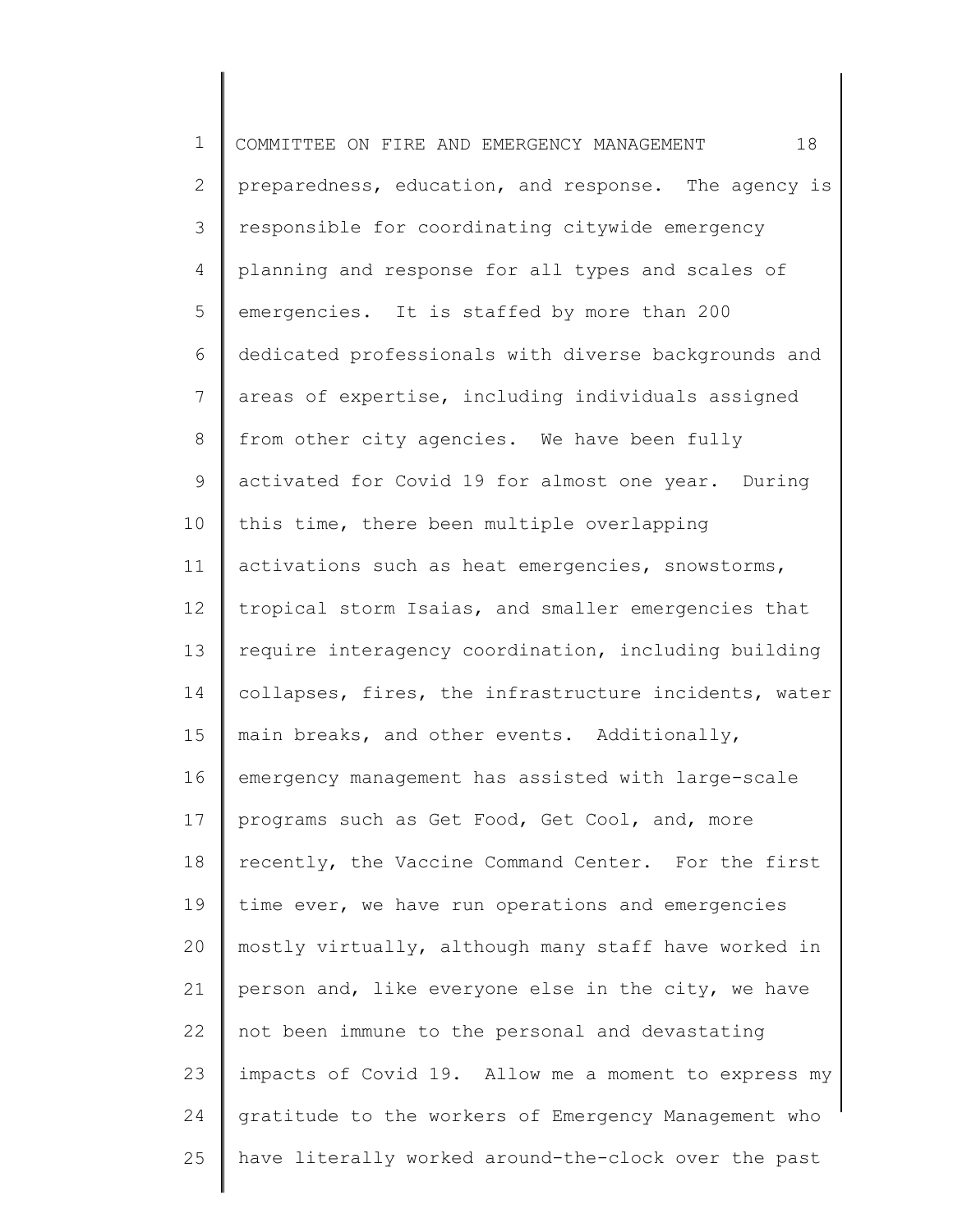1 2 3 4 5 6 7 8 9 10 11 12 13 14 15 16 17 18 19 20 21 22 23 24 25 COMMITTEE ON FIRE AND EMERGENCY MANAGEMENT 19 year in an unending activation cycle while also continuing our nonemergency work, mandates, and responsibilities, as well. For a small agency, this is no small feat and we should all be grateful and thankful to the dedication and commitment of the city's emergency managers. Let me now discus show agency-- how the agency coordinates planning efforts. As we all know, every emergency can create new and unforeseen conditions. Emergency management is responsible for the development, maintenance, and oversight of 150 planning documents, spanning plans, protocols, guides, and standard operating procedures for multiple natural and man-made hazards. Plans are either operationally specific, such as debris management, or hazard specific, such as the New York City Costal Storm Plan. They include citywide objectives for managing the incident, logistical resource needs, templates for interagency coordination and data management, and checklists for key tasks and actions. These plans include coordinated roles and responsibilities of key stakeholders, primarily city agencies, for these events are formalized under the Citywide Incident Management System, or CIMS. CIMS relies on assigning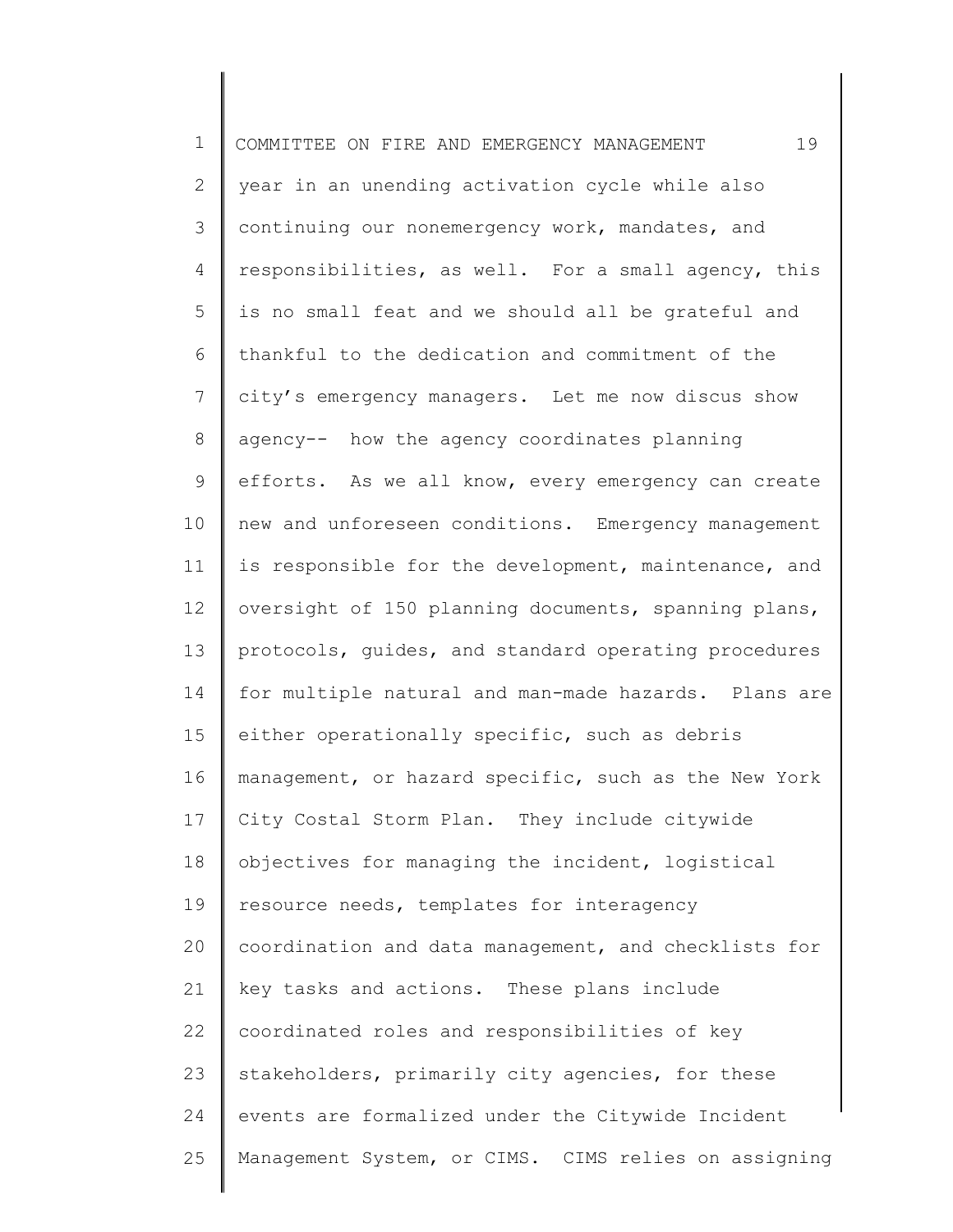1 2 3 4 5 6 7 8 9 10 11 12 13 14 15 16 17 18 19 20 21 22 23 24 25 COMMITTEE ON FIRE AND EMERGENCY MANAGEMENT 20 responsibility to particular emergencies based on an agency's core competencies. For example, NYPD is responsible for law enforcement and investigating terrorism. Fire department is responsible for fire suppression. Sanitation is responsible for snow and garbage removal and Department of Health is responsible for public health, pandemics, etc. this year, the city is updating CIMS in a multiagency and comprehensive effort. Emergency Management's planning process is one of collaboration and coordination. We follow a phased approach that starts with initiation, develop, finalize, distribute, and socialize. In the initiation phase, we identify planning needs and relevant stakeholders. This can include city agencies, state and federal partners, private sector partners, not-for-profit partners, and community organizations. In the development phase, we work closely with relevant city agencies and other stakeholders to create documents objectives, scope, and detail of operation. Emergency management coordinates and conducts many interagency planning meetings to accomplish this work and in the finalization phase, we build document components and circulate for a review among internal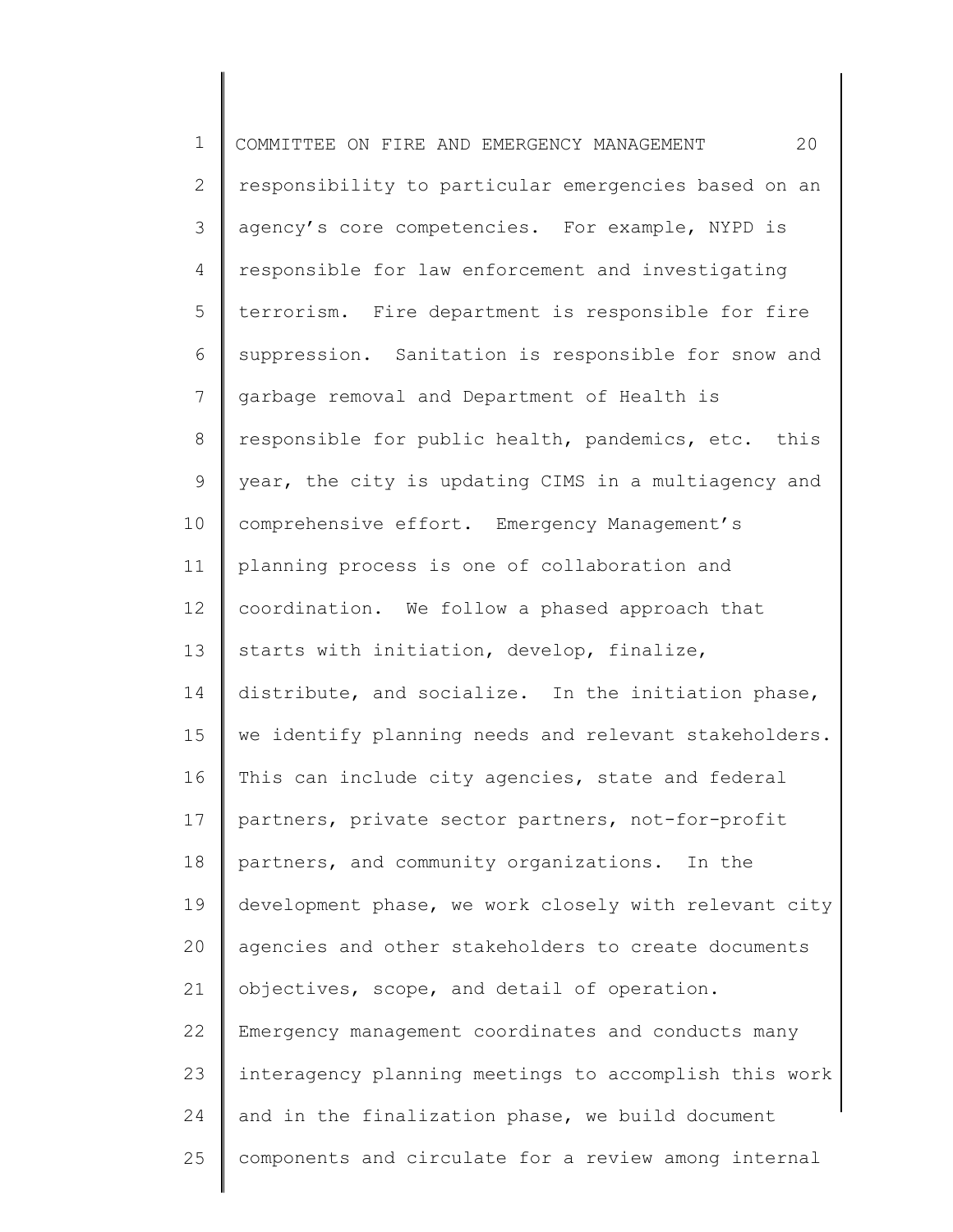1 2 3 4 5 6 7 8 9 10 11 12 13 14 15 16 17 18 19 20 21 22 23 24 25 COMMITTEE ON FIRE AND EMERGENCY MANAGEMENT 21 and external partners. In the distribution and socialization page, we internally publish the documents and distribute to external and internal stakeholders. Planning documents are not publicized or made public due to the sensitive nature of many of the tactical operations included in them. Information on locations and staging areas, locations of key resources, and specific capabilities of agencies are privileged information and not beneficial for public consumption. All this planning requires testing and training to make plans that are operational, usable, and ready to go. We have a robust training and exercise program to build capacity for implementation. We exercise our plans consistently with all stakeholders. Last year, despite the pandemic and having to move EOC activities virtually, emergency management held 21 different exercises and tested parts or entirety of plans. Planning documents are reviewed yearly with updates coming at least once every three years. Updates, about for a number of reasons including threat trends, agency priorities, stakeholder priorities, and other factors. Our plans are meant to serve as a guide, a living document rather than a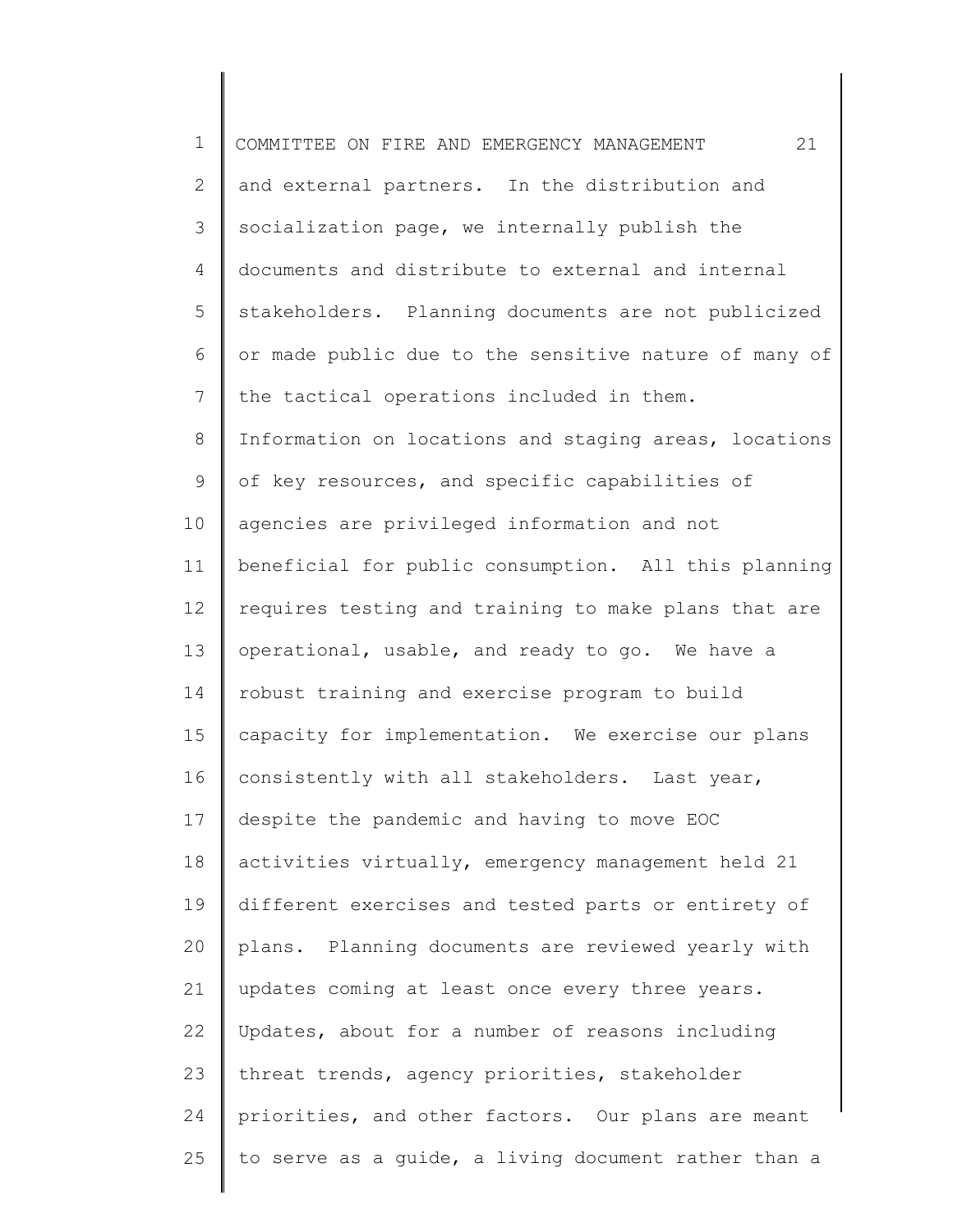1 2 3 4 5 6 7 8 9 10 11 12 13 14 15 16 17 18 19 20 21 22 23 24 25 COMMITTEE ON FIRE AND EMERGENCY MANAGEMENT 22 static one on how to respond to a particular emergency. Given that every emergency is different, plans are designed to be scalable and have different elements activated or not based upon need. Coupled with training and exercises, part of emergency management's continuous improvement effort is the evaluation of emergency response and activations through a multi-agency assessment process called After Action Review. This includes fact-finding through post emergency debrief sessions, surveys, interviews, document reviews leading to an after action report with recommendations for improvement and then implementing those recommendations. Emergency planning in New York City incorporates multiple levels of coordination and collaboration and cooperation. I am happy to discuss further during your questions. Now, I will speak briefly about the legislation we are hearing today. Regarding Introduction 849 2018, 1949 2020, and 1987 2020, we look forward to working with you to satisfy the intent of these bills and further informed the Council on how we plan for, respond to, and recover from emergency. We already share information on our plans and multiple plans themselves with the Council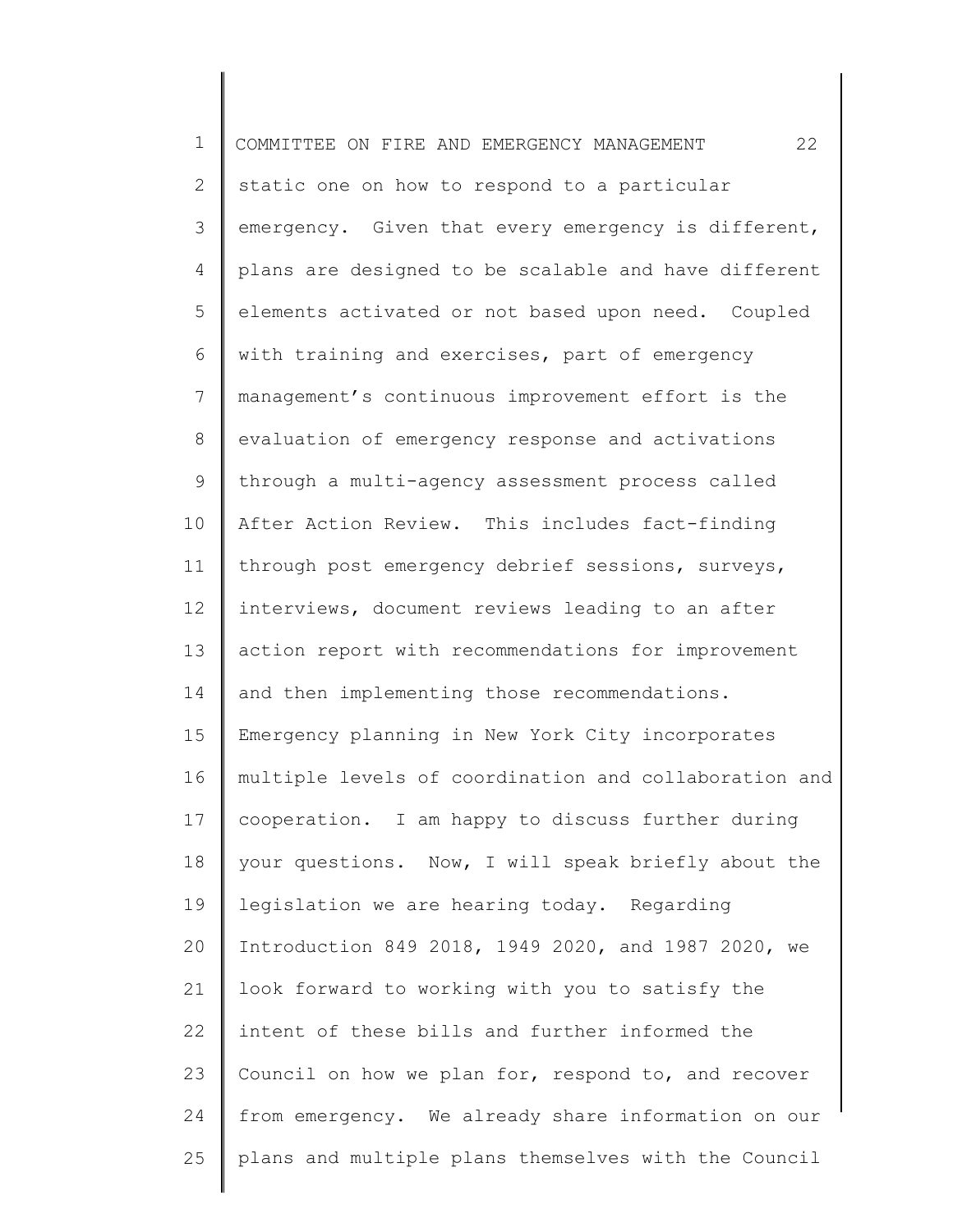1 2 3 4 5 6 7 8 9 10 11 12 13 14 15 16 17 18 19 20 21 22 23 24 25 COMMITTEE ON FIRE AND EMERGENCY MANAGEMENT 23 based on legislation passed after hurricane Sandy. As previously noted, while we share overall information about how the city plans for emergencies on our website for the public, we do not publish the actual plans as they contain sensitive information from partner agencies who may not collaborate with us in the future if they knew their details would be made public. Especially those with sensitive agency operations or those outside of the city government structure. However, we do have built in public assessment and certain components, such as our yearly public hearings conducted by the Disabilities, access, and Functional Needs Unit, also known as DAFN, with members of the DAFN community to better inform our emergency planning surrounding this community. In reference to the Introduction 2057 2020, which creates an emergency student food plan, the New York City Department of Education possesses the core competencies for feeding students which they have carried out continuously through the Covid 19 emergency. DOE and the Mayor's Office of Food Policy should be brought into discussions on this bill and where it best fits. In reference to Introduction 2088 which requires emergency management to report on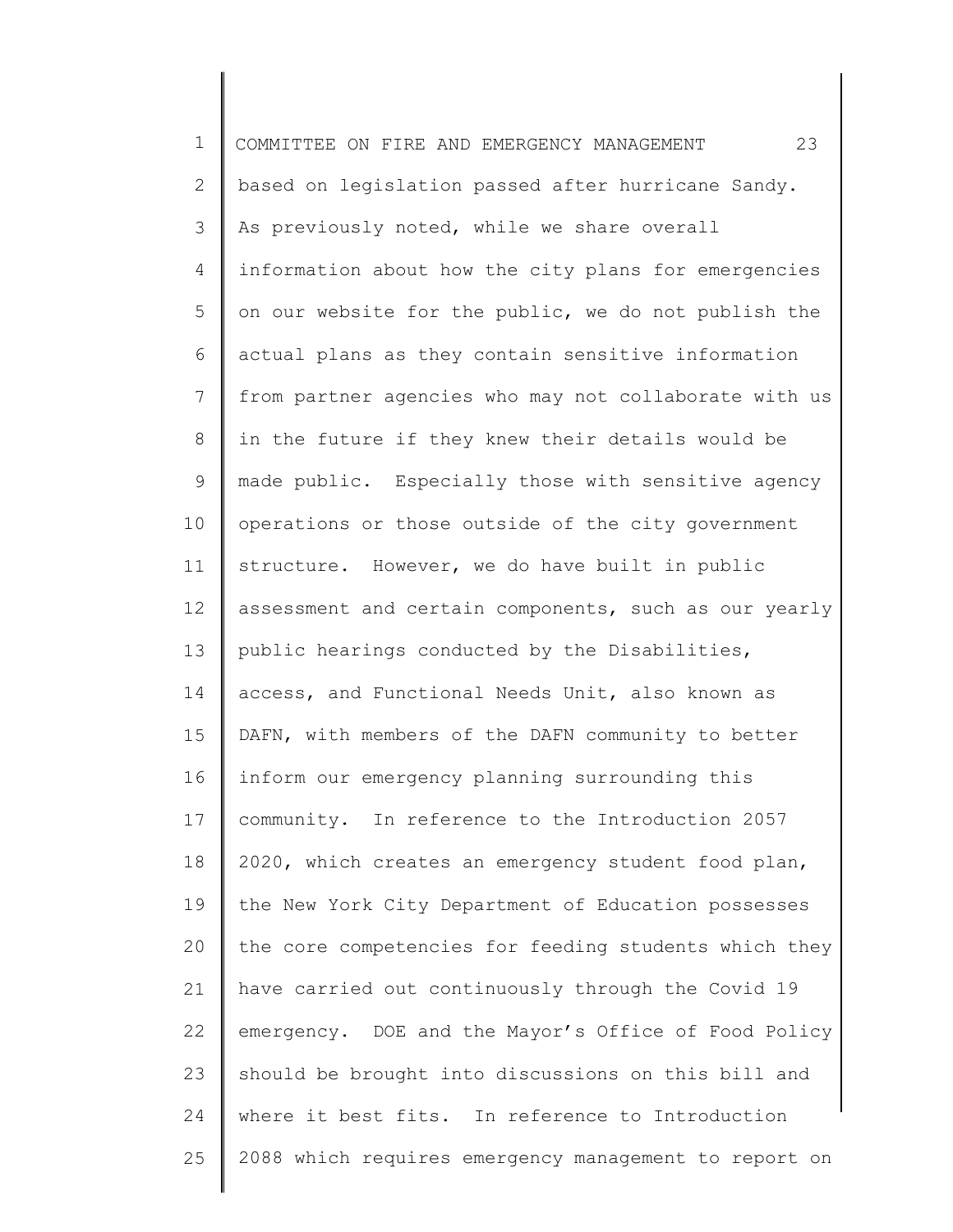1 2 3 4 5 6 7 8 9 10 11 12 13 14 15 16 17 18 19 20 21 22 23 24 25 COMMITTEE ON FIRE AND EMERGENCY MANAGEMENT 24 the city's preparedness and response to the citywide and public health emergencies, this likely is better handled by the Department of Health and Mental Hygiene given their expertise. We are happy to have a broader discussion about informing the Council on our planning, however, we are not the subject matter expert to a report on this type of emergency. Thank you for allowing me to inform the public on how emergency management plans for emergencies and to comment on this legislation. As you can see, planning for emergencies is a complex endeavor requiring constant collaboration, consultation, and coordination. We are extraordinarily proud of the work we have done the plan for emergencies in New York City while realizing that improvement is an ever present goal. As an agency, it is our core mission to plan for, respond to, and recover from emergencies. We take those responsibilities very seriously and look forward to your questions and comments. Thank you. CHAIRPERSON BORELLI: Thank you very much, Deputy Commissioner. So, I mean, you actually answered a lot of the questions that I had jotted down ahead of time. But the first question I will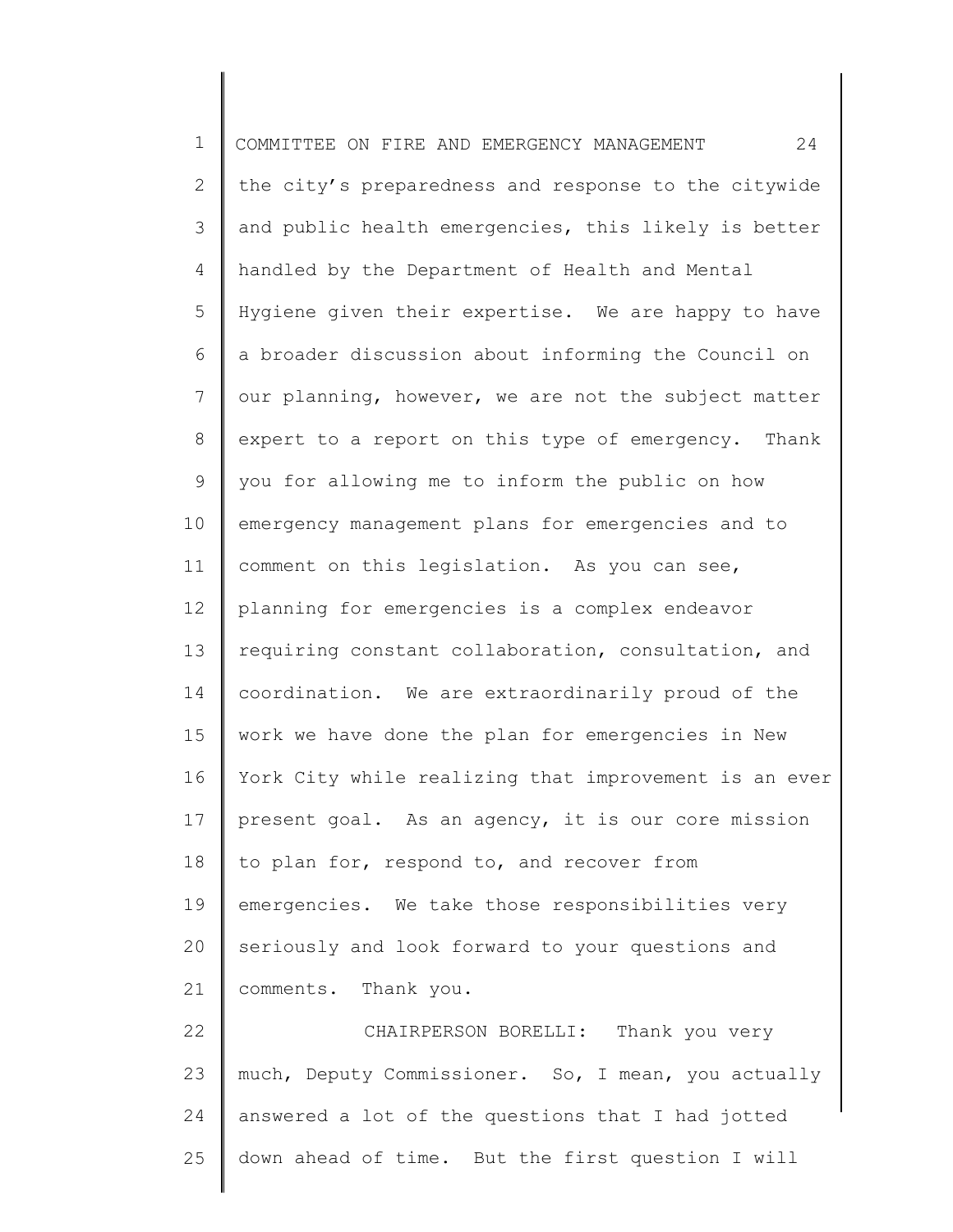| $\mathbf 1$     | 25<br>COMMITTEE ON FIRE AND EMERGENCY MANAGEMENT      |
|-----------------|-------------------------------------------------------|
| 2               | ask is this: I've been Chair of this committee for    |
| 3               | three years now-- over three years-- and we've        |
| 4               | talked a lot about the planning that NYCEM does in    |
| 5               | advance of different dangers and potential            |
| 6               | situations. I've never heard a pandemic mentioned     |
| $7\phantom{.0}$ | prior to 2020. So, was there significant agency       |
| 8               | planning for a pandemic in conjunction with the       |
| 9               | health agencies? And the second part is how do you    |
| 10              | pick what disasters are on the menu of things New     |
| 11              | York City EM prepares for? You know, in other words,  |
| 12              | do you prepare for tornados? Do you prepare for-- I   |
| 13              | mean, a volcano is not going to happen, right, so I'm |
| 14              | assuming that's not on the menu of things. But how    |
| 15              | do you pick and choose what will be within the        |
| 16              | agency's purview to respond to? Thank you.            |
| 17              | DEPUTY COMMISSIONER COOPER: Let me answer             |
| 18              | the pandemic planning question first, Chair Borelli.  |
| 19              | So, the city does have a pandemic plan. The           |
| 20              | Department of Health and Mental Hygiene has that      |
| 21              | plan. The city also has an H1N1 plan and I think the  |
| 22              | thing to remember, while we didn't have a Covid 19    |
| 23              | plan, we had elements of other plans such as, you     |
| 24              | know, commodities distribution and food. We had the   |
| 25              | public health and safety plan from workers that was   |
|                 |                                                       |

∥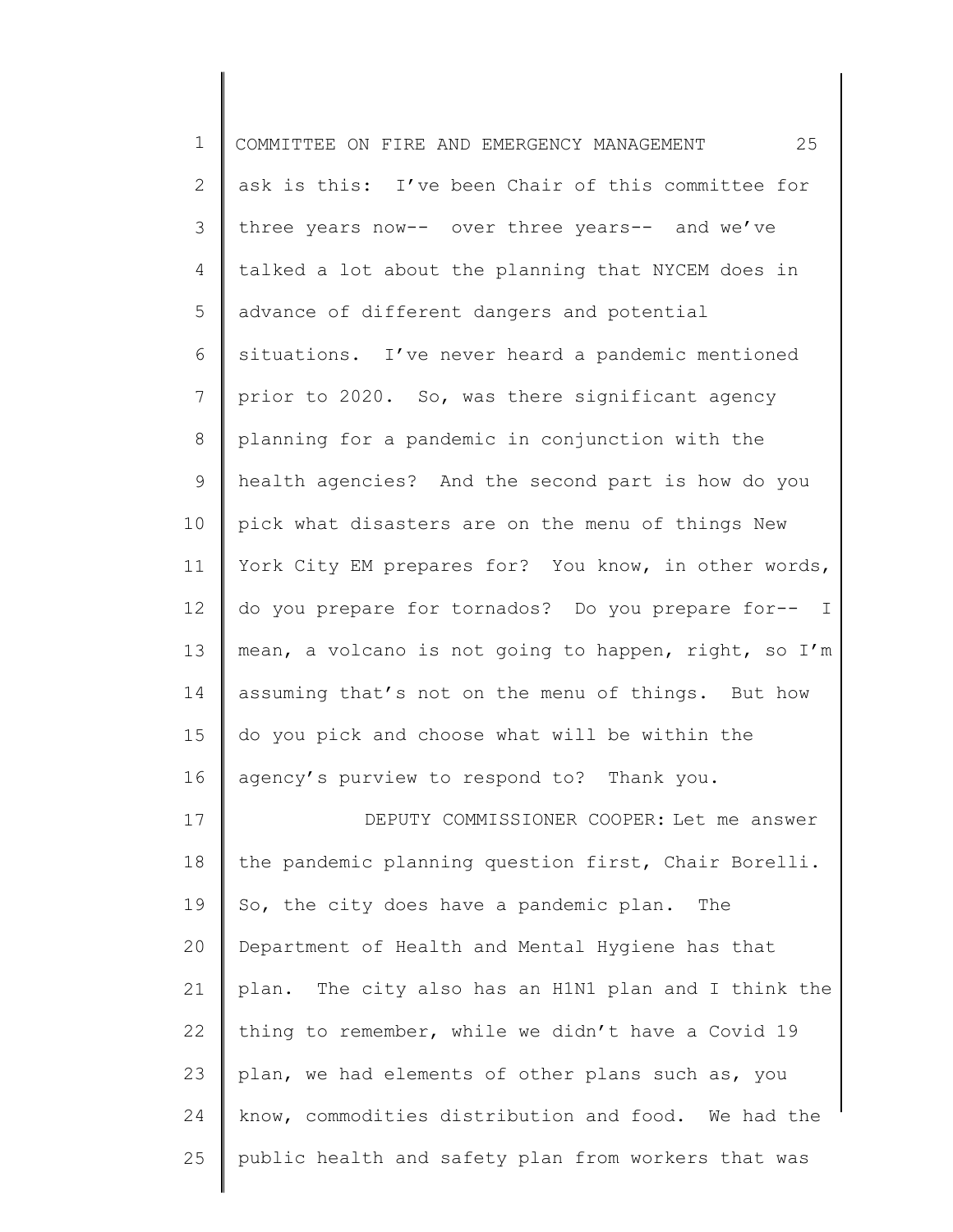| $\mathbf 1$     | 26<br>COMMITTEE ON FIRE AND EMERGENCY MANAGEMENT      |
|-----------------|-------------------------------------------------------|
| 2               | used to leverage. We take elements of those all       |
| 3               | hazard plans and combine them with DOHMH's pandemic   |
| 4               | plan and also things we've learned from H1N1. So, I   |
| 5               | talked about-- in my testimony-- that many            |
| 6               | emergencies are novel in nature, but there's          |
| $7\phantom{.0}$ | something that was different about it and I think     |
| 8               | that's why really we do the two prong approach of,    |
| $\mathsf 9$     | you know, hazard-specific planning and then the all   |
| 10              | hazards approach which you can apply those to any     |
| 11              | type of an emergency. And, you know, they're guides.  |
| 12              | They're meant to scalable and flexible and so, for    |
| 13              | Covid 19, we really pulled from a lot of those        |
| 14              | different plans to sort of respond. Now, on sort of   |
| 15              | how do we pick things that we plan for, it's a great  |
| 16              | question. There's a few ways. There's a formal        |
| 17              | process that we go through that we're required to do  |
| 18              | that's called THRA. It's threats, hazards, risk       |
| 19              | assessment that we have to do-- required to do that   |
| 20              | by FEMA. But it's actually a process that brings in   |
| 21              | all the stakeholders and partners from city agencies  |
| 22              | and we go through and we talk about all the different |
| 23              | hazards and do a hazard analysis, essentially, and    |
| 24              | look towards, you know, where are our potential gaps? |
| 25              | Where are areas we need to exercise more of? Where    |
|                 |                                                       |

║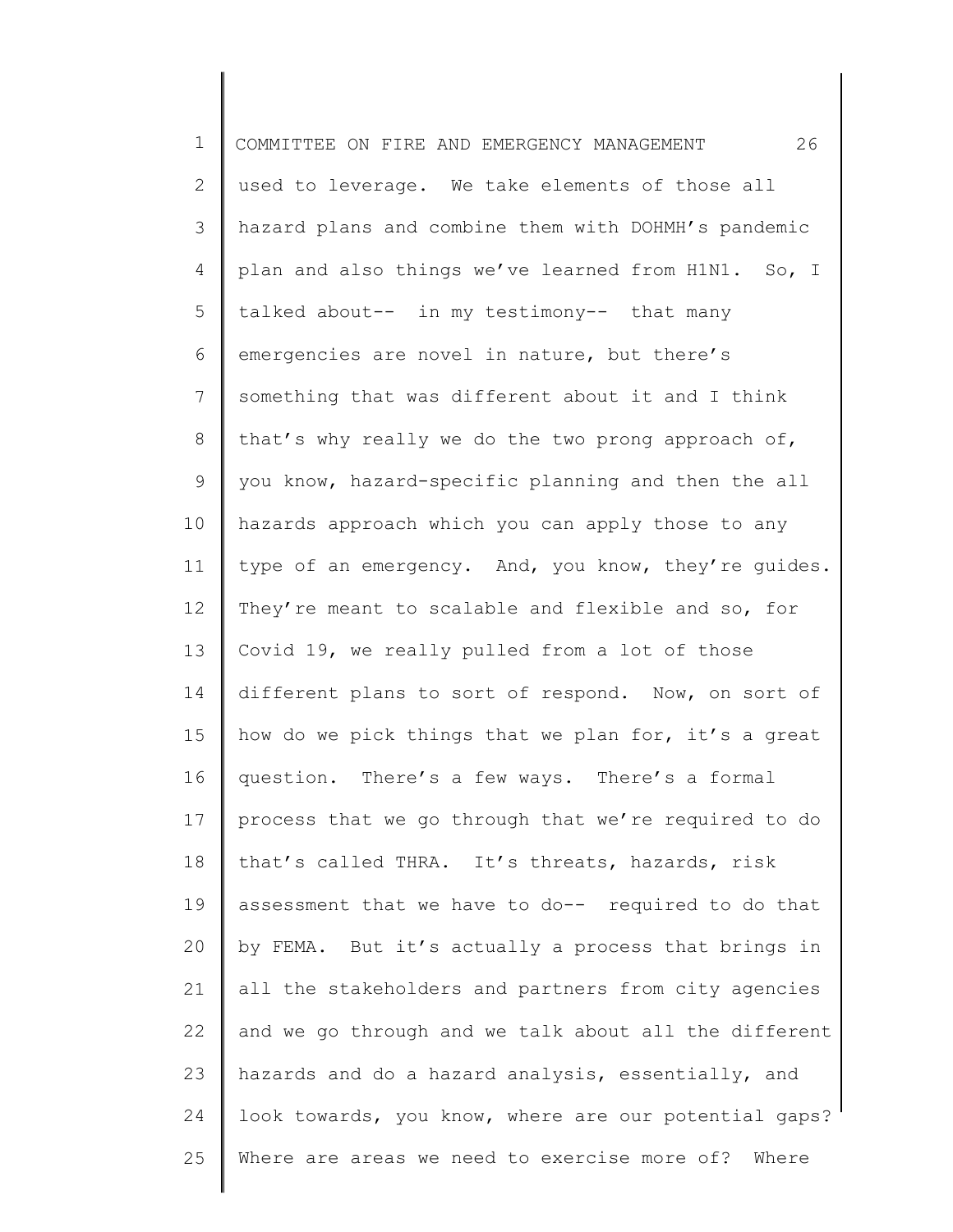1 2 3 4 5 6 7 8 9 10 11 12 13 14 15 16 17 18 19 20 21 22 23 24 25 COMMITTEE ON FIRE AND EMERGENCY MANAGEMENT 27 are our training needs? Where's there a gap in planning? And through that process, we often come up with sort of areas or hazards that we do need to focus on. So, that's one way we do it. That's a very formal process, but it engages a lot of partners and, you know, we're required to do that process. The other way we do it is we look at what's going on in the nation, obviously, or we look at other disasters to see what threats are out there. I think one of the-- I'll give you a good example that NYC Three working with Do It and NYPD have been working on lately. It's cyber. So, they looked at the things that happened in Atlanta. They looked at the things that happened in San Francisco and sort of issues of ransomware. Now, there's already a city cyber plan, but after that event, they started to look at their protocols and come up with different- start to tease out some of those issues or things that could come up related on that. So, that's another way. A third way is based on priorities of other city agencies. Threats change. Obviously, like when we've done these hazard analyses now, people are very interested in working on further pandemic planning, which, obviously, you know, we are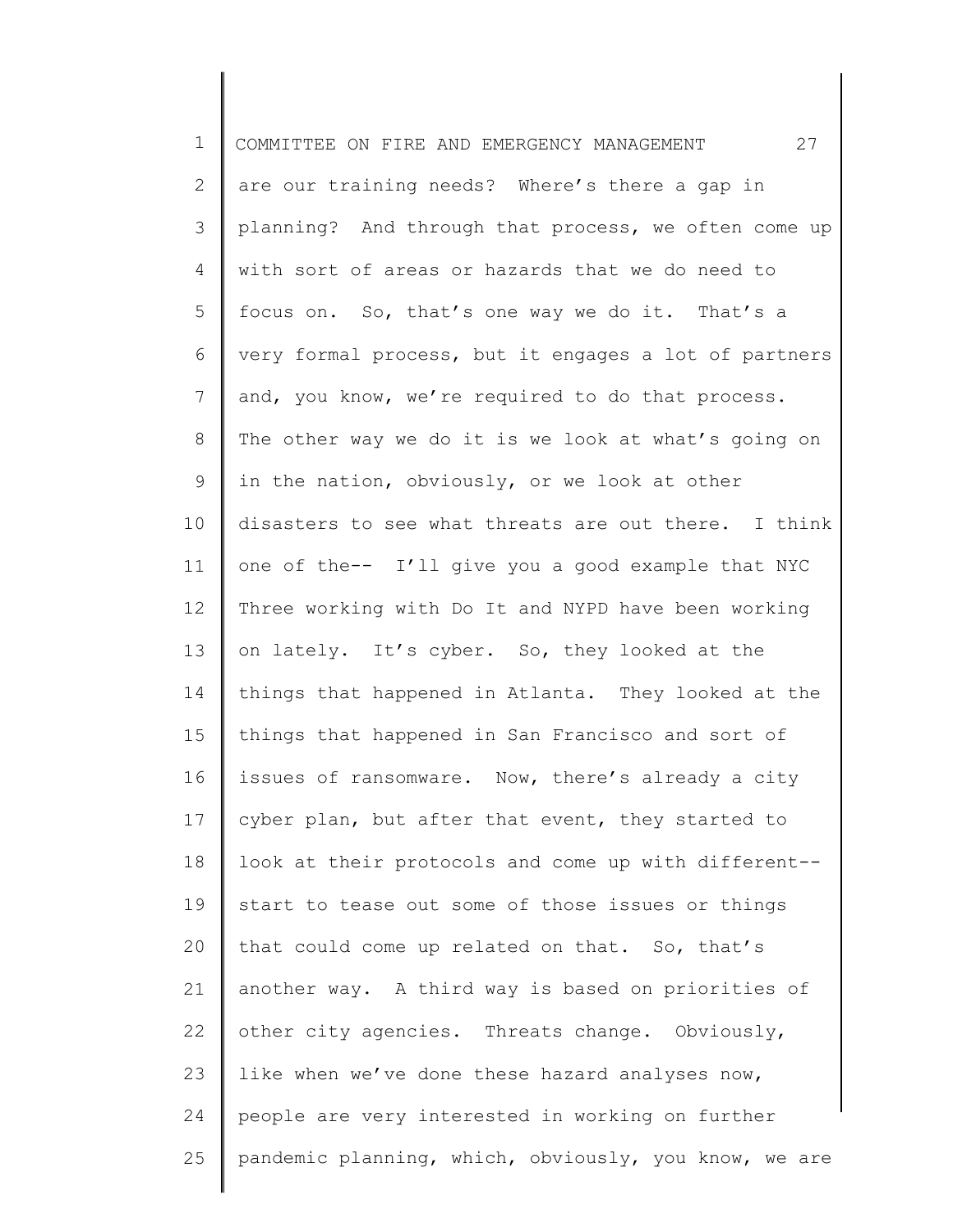1 2 3 4 5 6 7 8 9 10 11 12 13 14 15 16 17 18 19 20 21 22 23 24 25 COMMITTEE ON FIRE AND EMERGENCY MANAGEMENT 28 doing. So that's another way. Coming from city agencies or the state is another way. Sorry. That was very long winded. I apologize. CHAIRPERSON BORELLI: No. It's okay. I mean, it's a great answer. Can you go over how your agency interacts with your counterparts in other jurisdictions whether they be the state and federal, you know, government or just other large cities around the US? DEPUTY COMMISSIONER COOPER: Sure. So let me talk about something we're really proud of that was started a few commissioners ago. I've been in emergency management since 2002, but there was a group called Big City Emergency Managers. One thing that we saw is that really-- there's not a lot of- there used to be not a lot of attention paid to urban areas. That the planning and the response is different in urban areas. A lot of emergency management is focused on state coordination and I think that we created this body called Big City Emergency Managers which is a group that meets on a monthly basis and then actually-- virtually-- but then they also usually have one or two times a year will have an in person meeting to share lessons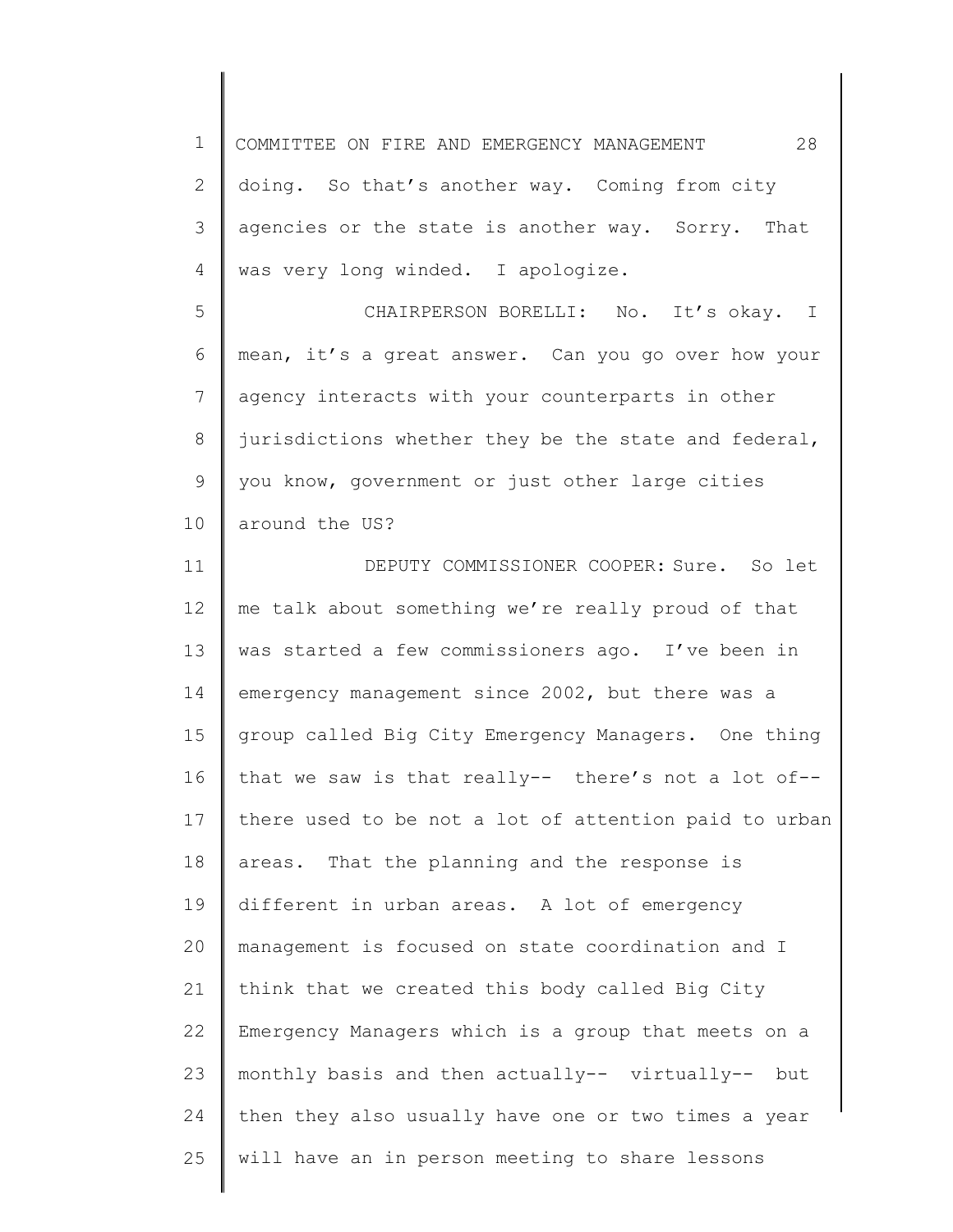1 2 3 4 5 6 7 8 9 10 11 12 13 14 15 16 17 18 19 20 21 22 23 24 COMMITTEE ON FIRE AND EMERGENCY MANAGEMENT 29 learned. So, that form has been really excellent in connecting to problems that are really unique to urban areas as opposed to states or more rural areas. So that's one way. In terms of the state, we work very closely with the state to-- State Emergency Management. We are constantly talking to them. They're involved with all our exercises. They are at-- We also work with them which they have their own-- I mentioned THRA. And not to keep throwing out acronyms, but there's SIPA [sp?] which is a capability assessment they ask us to do with them which is another good process that helps us determine planning gaps, exercise needs, or training needs. So that's our work with the state. And, you know, the federal government we work with quite a bit through the state and also the Region Two office and, obviously, FEMA we collaborate on with training and exercising and also different technology. We have an office of science and technology in Homeland Security which is here in the city that we do exercises with and things. So, there's a lot of different connecting points, but those are the more formal ways.

25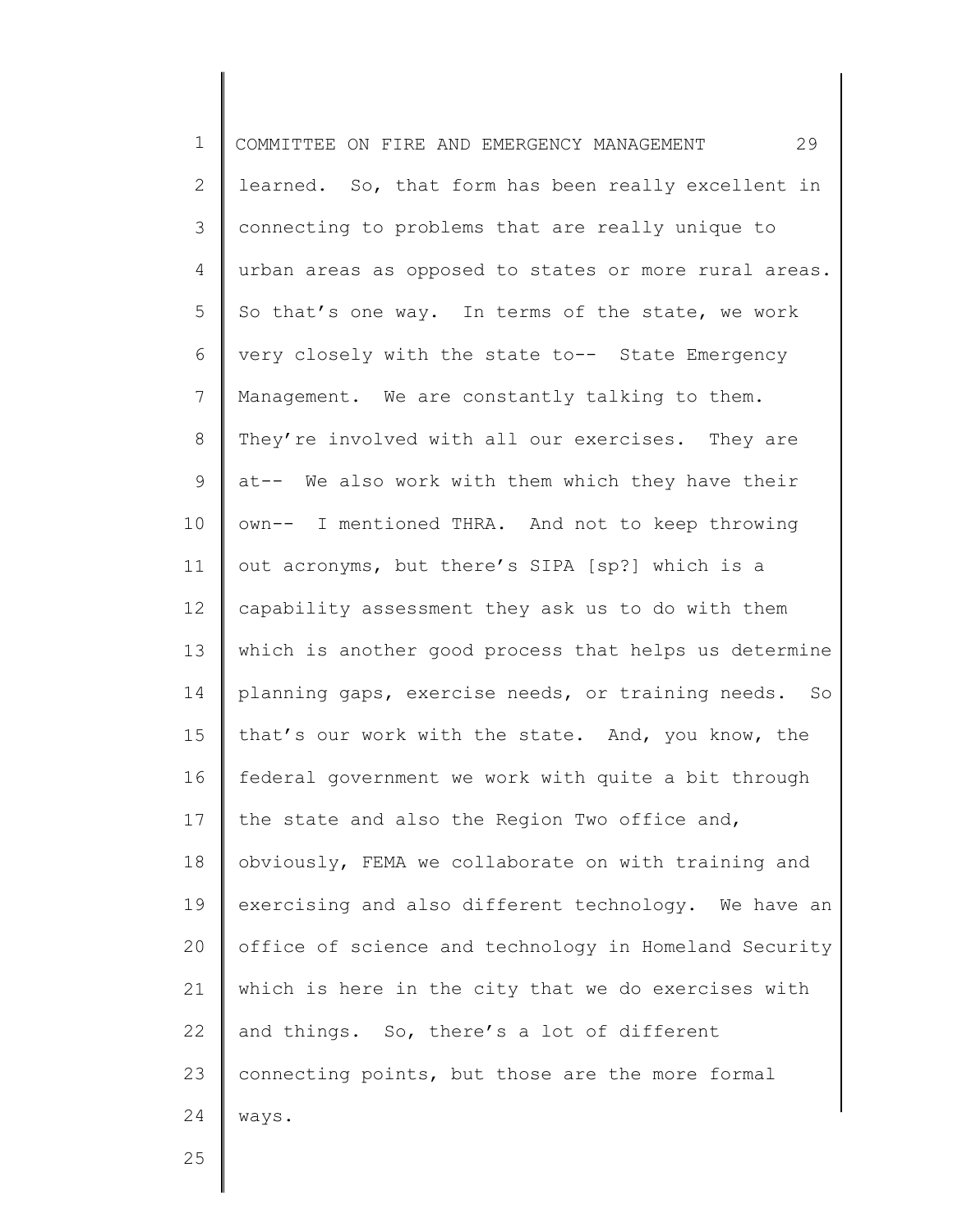| $\mathbf 1$    | 30<br>COMMITTEE ON FIRE AND EMERGENCY MANAGEMENT      |
|----------------|-------------------------------------------------------|
| $\mathbf{2}$   | CHAIRPERSON BORELLI: Thank you. I have                |
| $\mathcal{S}$  | questions on some of the bills that we're hearing,    |
| 4              | but I want to give an opportunity for the sponsors to |
| 5              | get the first crack at them. So, if you are a         |
| 6              | Council member who sponsored a bill and would like to |
| $\overline{7}$ | speak, just click the thing. I'll give you a second.  |
| $8\,$          | If not, I shall ask a couple of questions myself.     |
| 9              | Councilman Levine.                                    |
| 10             | COUNCIL MEMBER LEVINE: Thank you, Mr.                 |
| 11             | Chair. Just very briefly. I appreciate the            |
| 12             | opportunity to ask the Deputy Commissioner about      |
| 13             | questions of refugees arriving to New York City due   |
| 14             | to crisis elsewhere, as I mentioned in my opening     |
| 15             | statement related to Intro 849. Does NYC Emergency    |
| 16             | Management support other jurisdictions in preparing   |
| 17             | emergency response to natural disasters?              |
| 18             | DEPUTY COMMISSIONER COOPER: Council                   |
| 19             | member, you're asking if we help other                |
| 20             | jurisdictions-- help them prepare to accept people    |
| 21             | also that would be displaced?                         |
| 22             | COUNCIL MEMBER LEVINE: Well, I'm actually             |
| 23             | talking about, I guess, pre refugee crisis, whether   |
| 24             | you support in the disaster response, jurisdictions   |
| 25             |                                                       |
|                |                                                       |

∥ ∥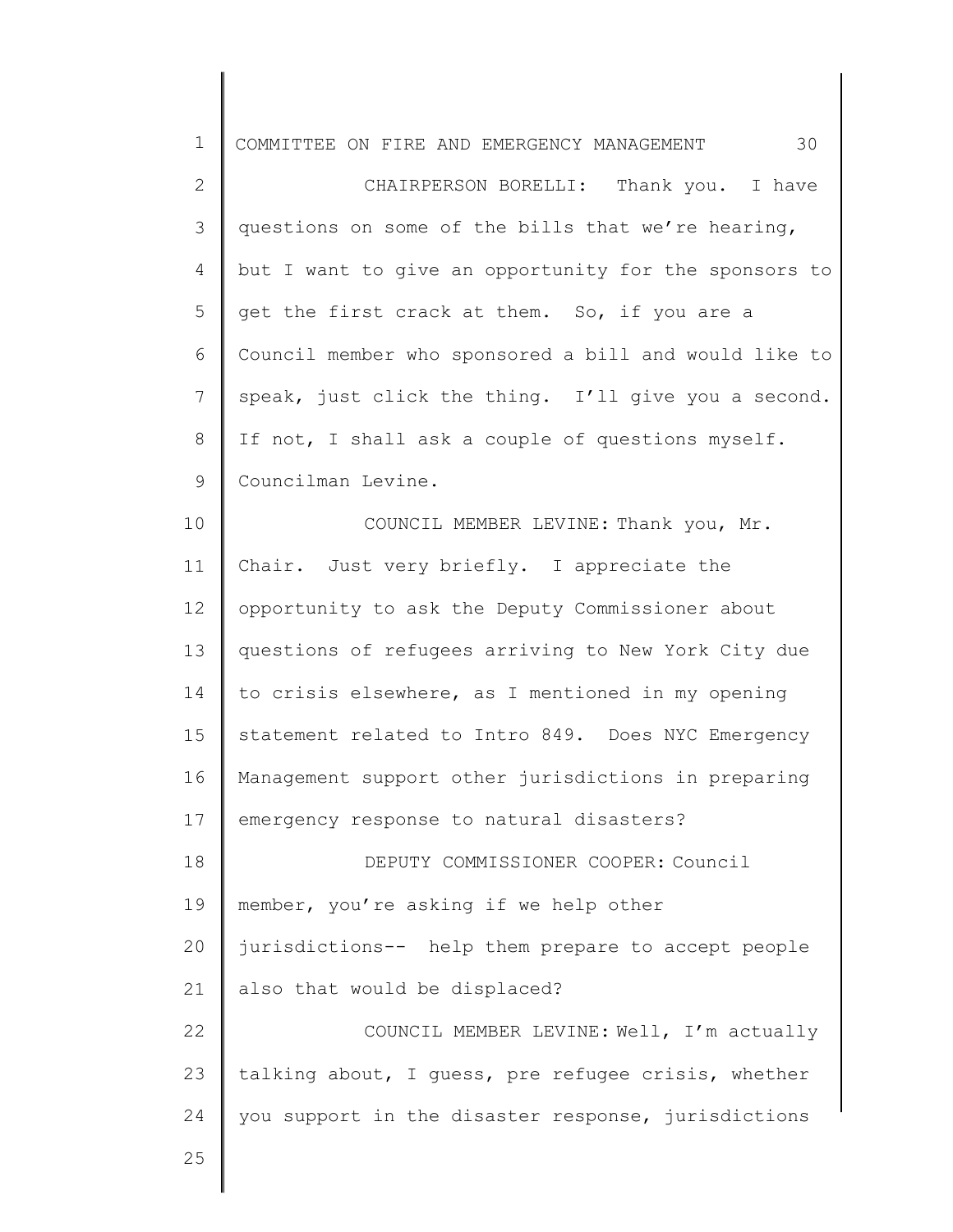1 2 3 COMMITTEE ON FIRE AND EMERGENCY MANAGEMENT 31 that are less capable than us that can use our support.

4 5 6 7 8 9 10 11 12 13 14 15 16 17 18 19 20 21 22 23 24 DEPUTY COMMISSIONER COOPER: Yeah. So, we share the same concerns that you have about displaced people coming from other disaster areas. The city has a tradition in this. You know, you look at hurricane Katrina and the things that this agency working with formerly HRA and DSS and the things that they did to help people and then, obviously, more recently, hurricane Maria in setting up services for those people. When we were dealing with some of the issues, we were-- I remember talking to the state of Florida, the city of Miami, because they were experiencing things sometimes on a different timeline. We talked to these places and other cities because they may experience a wave of people before we do and share lessons learned. I remember specifically about Maria, talking to the state of Florida about housing. You know, that's the universally really difficult issue and I think it's, obviously, compounded in New York City because there is a shortage of affordable housing and that crunch that we feel. And we also spoke to sort of other

25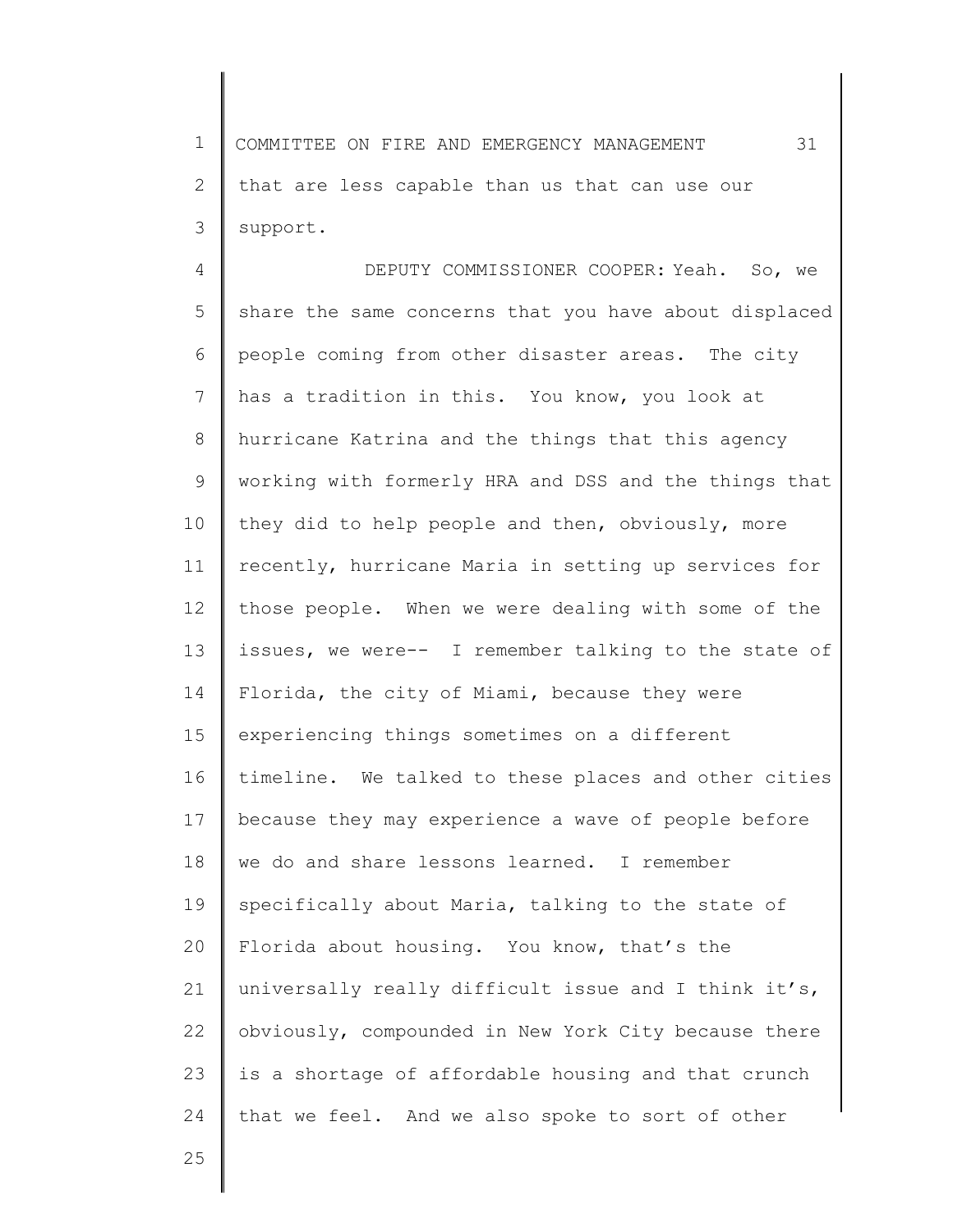1 2 3 4 5 6 7 8 9 10 11 12 13 14 15 16 17 18 19 20 21 22 23 24 25 COMMITTEE ON FIRE AND EMERGENCY MANAGEMENT 32 large cities up to coast, but I remember talking to Florida, Miami and the state, quite a bit. COUNCIL MEMBER LEVINE: I appreciate that. And just for time, I just want to ask a follow up. DEPUTY COMMISSIONER COOPER: Sure. COUNCIL MEMBER LEVINE: So, once refugees arrive here, then-- DEPUTY COMMISSIONER COOPER: but the-- the other thing you have to remember, I mean, we are 250 people at most and so we really, in order to get the most done, we need to empower other agencies to take the lead on things. You know, for a catastrophic event, we can't run everything and lead everything. We need agencies to do that, as well, like they did and I think that service center is another example of that that was in Spanish Harlem after four hurricane Maria. COUNCIL MEMBER LEVINE: Yes. Understood. So, in addition to housing which is, obviously, first and foremost for refugees, what else is on the list of menu of services that you seek to provide to refugees? DEPUTY COMMISSIONER COOPER: Food, clothing, transportation in some situations, language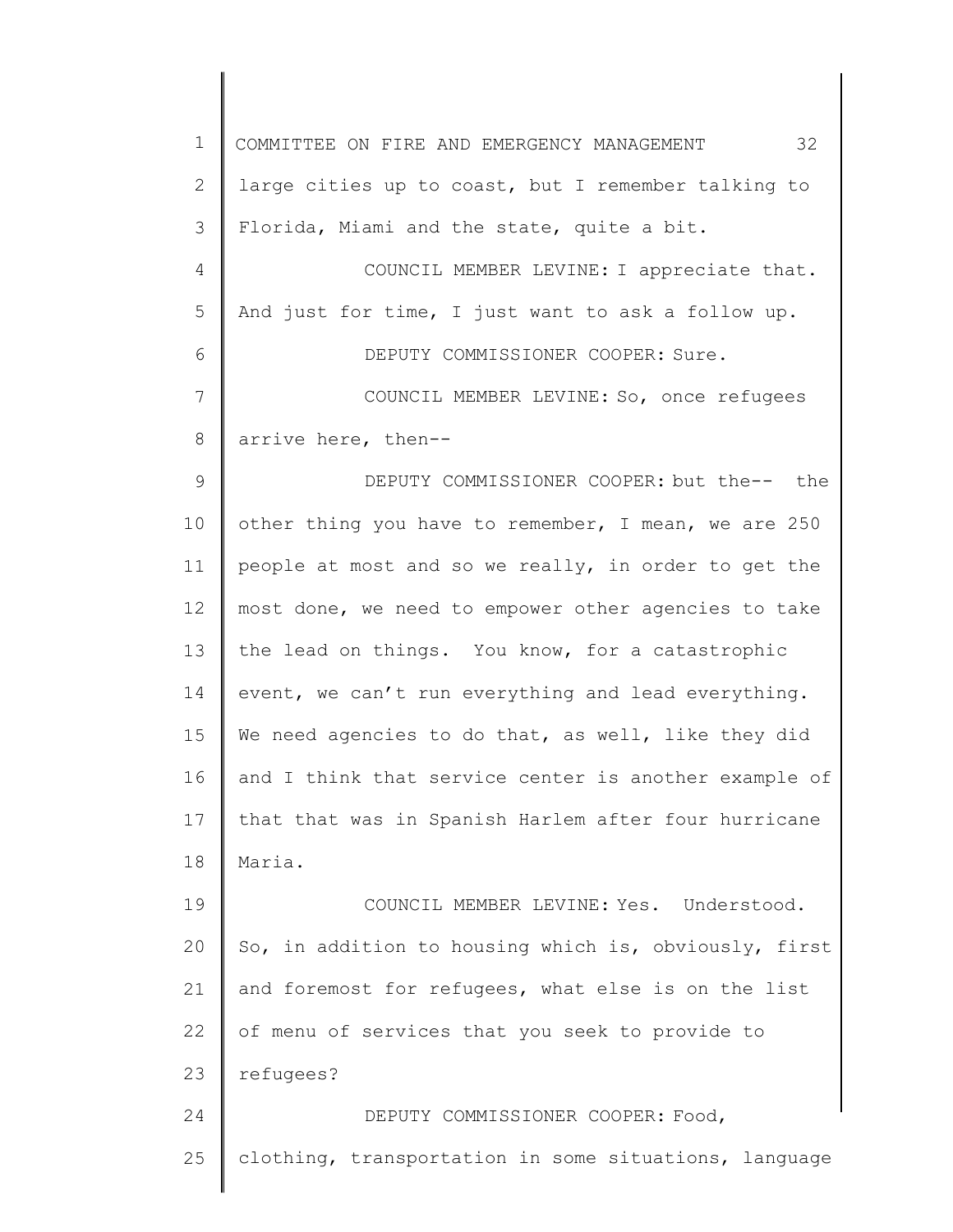1 2 3 4 5 6 7 8 9 10 11 12 13 14 15 16 17 18 19 20 21 22 23 24 25 COMMITTEE ON FIRE AND EMERGENCY MANAGEMENT 33 resources, you know, particularly in that instance, you know, language providing services in the appropriate language is really important. And then, you know, the community organizations that were there were really helping integrate people into the community which I think was very important, too. COUNCIL MEMBER LEVINE: And now, of course, that medical care, mental health care, and legal assistance to that list. DEPUTY COMMISSIONER COOPER: Yeah. Yeah. COUNCIL MEMBER LEVINE: And I'm going to wrap up for time, but I'll just point out that we have had six or eight different programmatic areas that we acknowledge refugees need support on and that the intent of Intro 849 is to create a unified entity that can coordinate across those various entities to have a plan in place. I won't say if, but when we're faced with another refugee crisis in New York City. So, I'm going to wrap up there to keep it brief, but thank you, Mr. Chair, and thank you, Deputy Commissioner. DEPUTY COMMISSIONER COOPER: Thank you.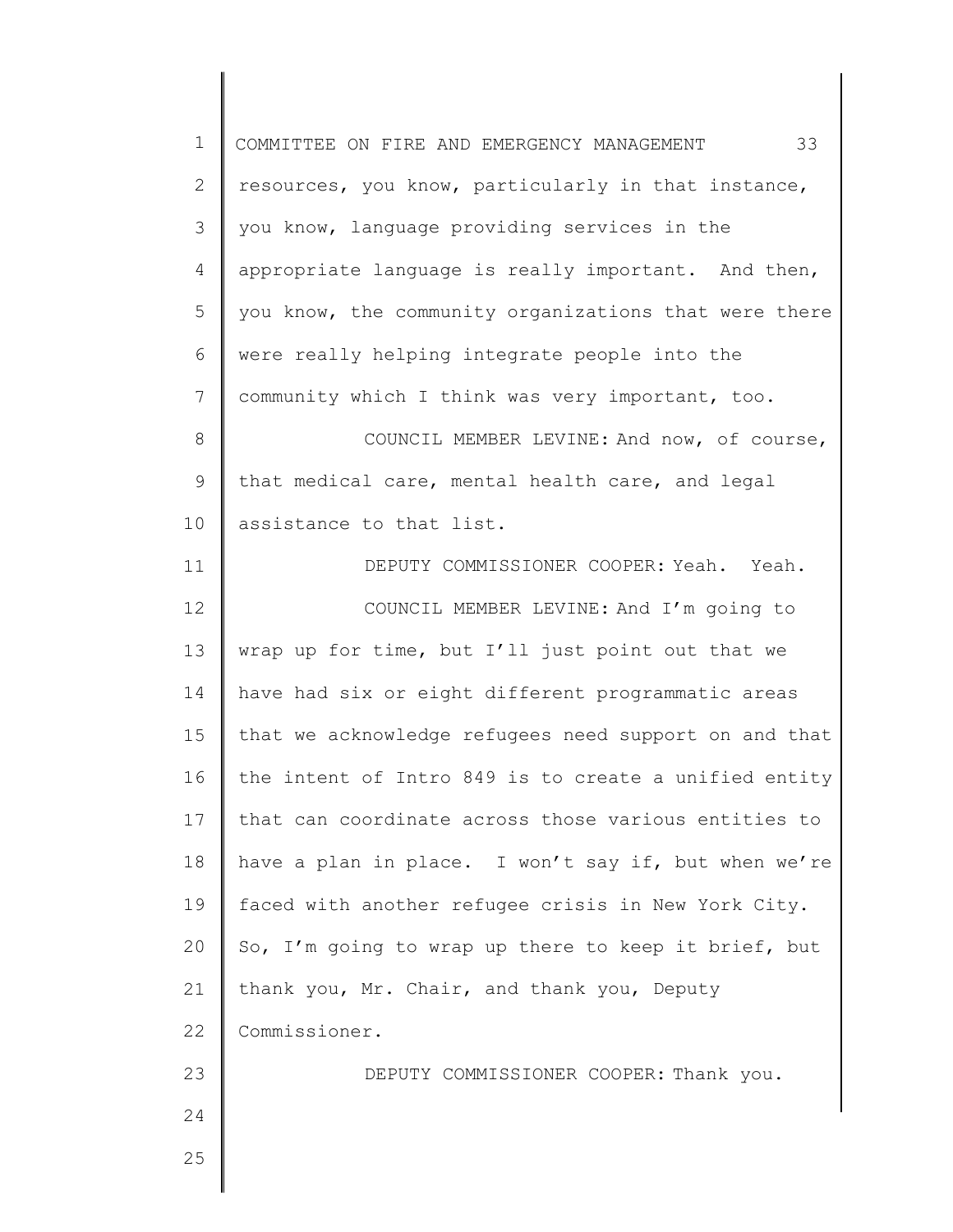1 2 3 4 5 6 7 8 9 10 11 12 13 14 15 16 17 18 19 20 21 22 23 24 COMMITTEE ON FIRE AND EMERGENCY MANAGEMENT 34 CHAIRPERSON BORELLI: Thank you. I'll now recognize Majority Leader Cumbo for her questions. MAJORITY LEADER CUMBO: Thank you so much. Mr. Cooper, I wanted to focus on 1949 and to ask further questions. I know when I came into office initially, we were dealing with the dynamics of hurricane Sandy and I watched as many of our colleagues were being very reactive in terms of having to scramble to find solutions or opportunities to work with our different agencies or public spaces, like our schools and otherwise, for shelter and resources. In terms of 1949, my question is do you feel that it's possible for us to become more proactive in terms of anticipating what are the various kinds of emergencies that could happen and how do we work through them? And most importantly, I would say and what is the City Counc-- and how do you feel the City Council could be a partner in that work? Because I feel that-- and I'm hoping that this legislation would address that-- is that the siloed approach that happens often leaves that, when a disaster happens, that we have to start from

25 scratch on how to address it.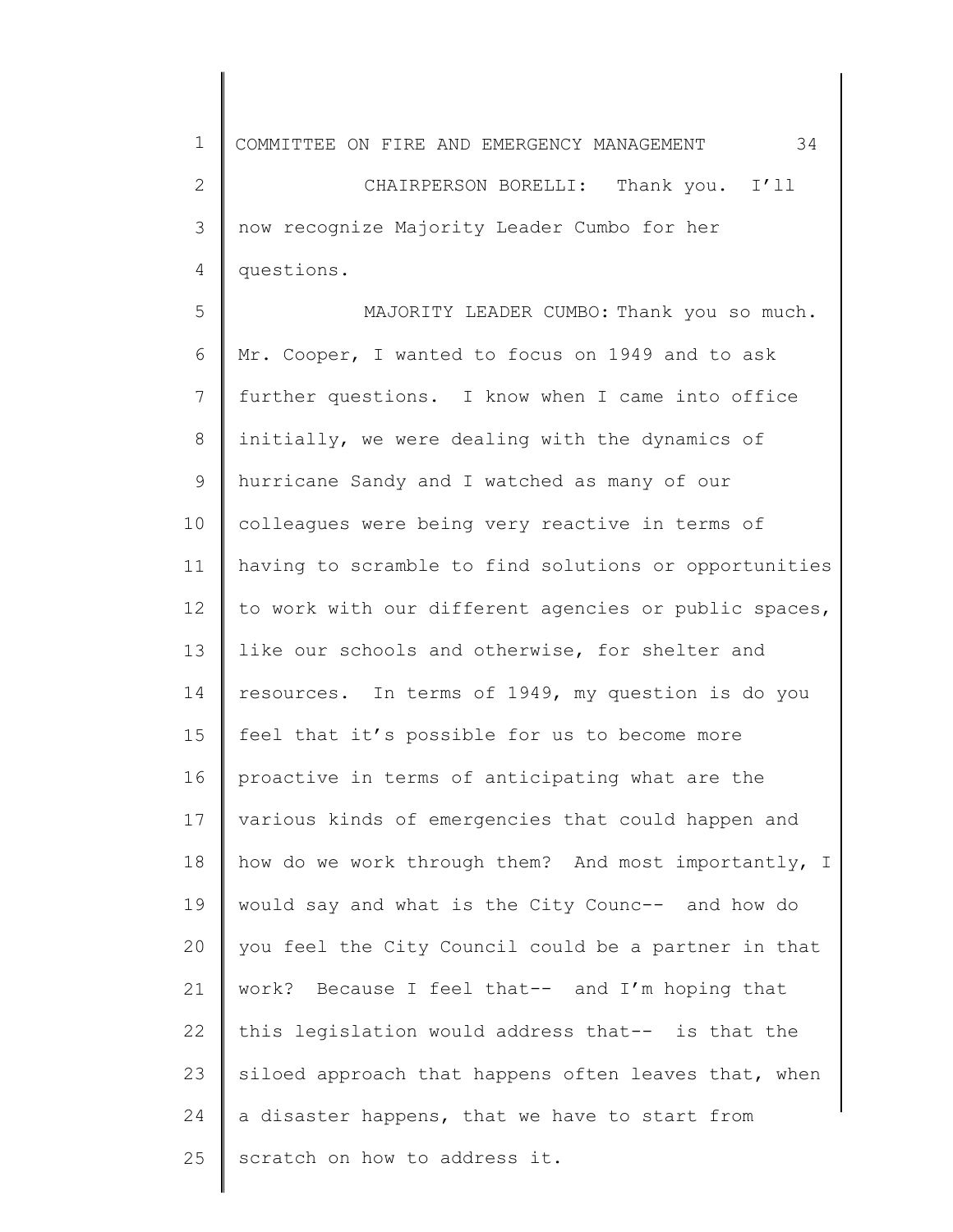| 35<br>COMMITTEE ON FIRE AND EMERGENCY MANAGEMENT      |
|-------------------------------------------------------|
| DEPUTY COMMISSIONER COOPER: Yeah. Council             |
| member, that-- this siloed approach is something I    |
| entirely agree with what you're saying. It really     |
| creates a very difficult response and I think, as the |
| coordinating agency, emergency management works to    |
| break down those silos and I think we do that a lot   |
| of different ways through training and exercise, but  |
| also I think it's really important just to bring in   |
| what I talked about the planning process, that it's   |
| important to engage the stakeholders in the planning  |
| process and not create something in a vacuum and it's |
| expected to work. So, I just wanted to echo the       |
| things that you were saying. I agree silos are never  |
| good. So, with specifically about 1949, there are     |
| some-- you know, we would like to talk further about  |
| it. There are some aspects of it that are beneficial  |
| and I think that, you know, making some summaries of  |
| components of the plan that is available to the       |
| public is something we would like to talk further     |
| about. We think that is beneficial for the public to  |
| know some of the things that are in place. I think    |
| one of the ways that city Council could really help   |
| us-- and city Council does help us with this-- is     |
| to get the word out and I know through the elected    |
|                                                       |

║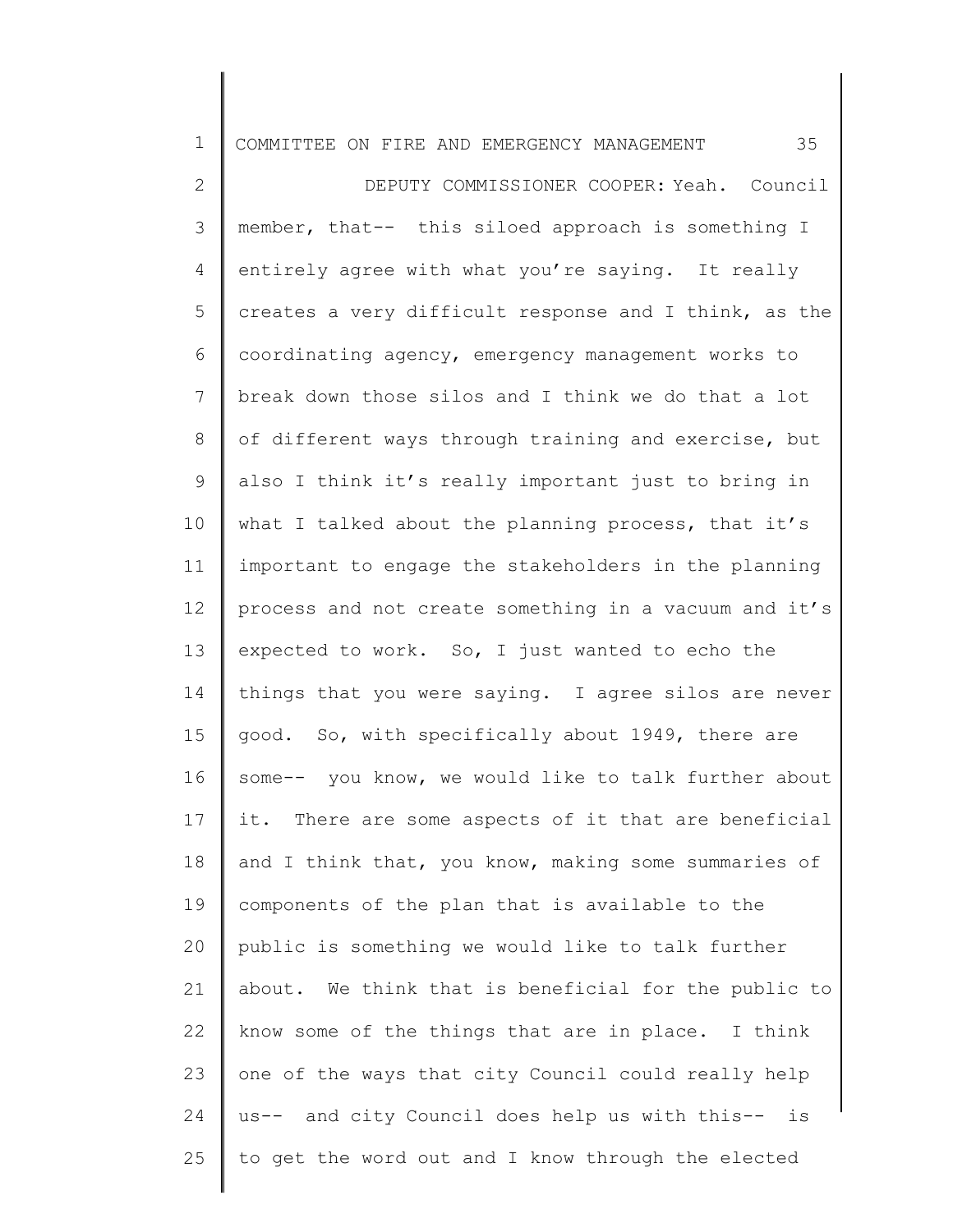1 2 3 4 5 6 7 8 9 10 11 12 13 14 15 16 17 18 19 20 21 22 23 24 25 COMMITTEE ON FIRE AND EMERGENCY MANAGEMENT 36 official calls that we have run, you guys are-- this body in particular is one of the best amplifiers of that message and to continue to do that. But also encourage for Notify NYC so they get that real time emergency information that we constantly push out, but also, as you know, I'm sure a lot of you know about our Ready New York campaign. You know, we really-- What other things we wanted to do is get the public to prepare themselves. You know, household preparedness, really the more of that we can do, the more time we can devote to vulnerable populations and people that truly need our help. So, if we can talk about how you can help us, City Council, that's definitely one way to continue to do that and amplify those things. And then-- Sorry. Go ahead. MAJORITY LEADER CUMBO: I want to-- I guess, digging deeper into it-- DEPUTY COMMISSIONER COOPER: Sure. MAJORITY LEADER CUMBO: Something that I was-- I mean, what I was hoping that the intent of this legislation would do would be to identify what those disasters could be whether it's hurricane, tornado, or a massive shooting or all these different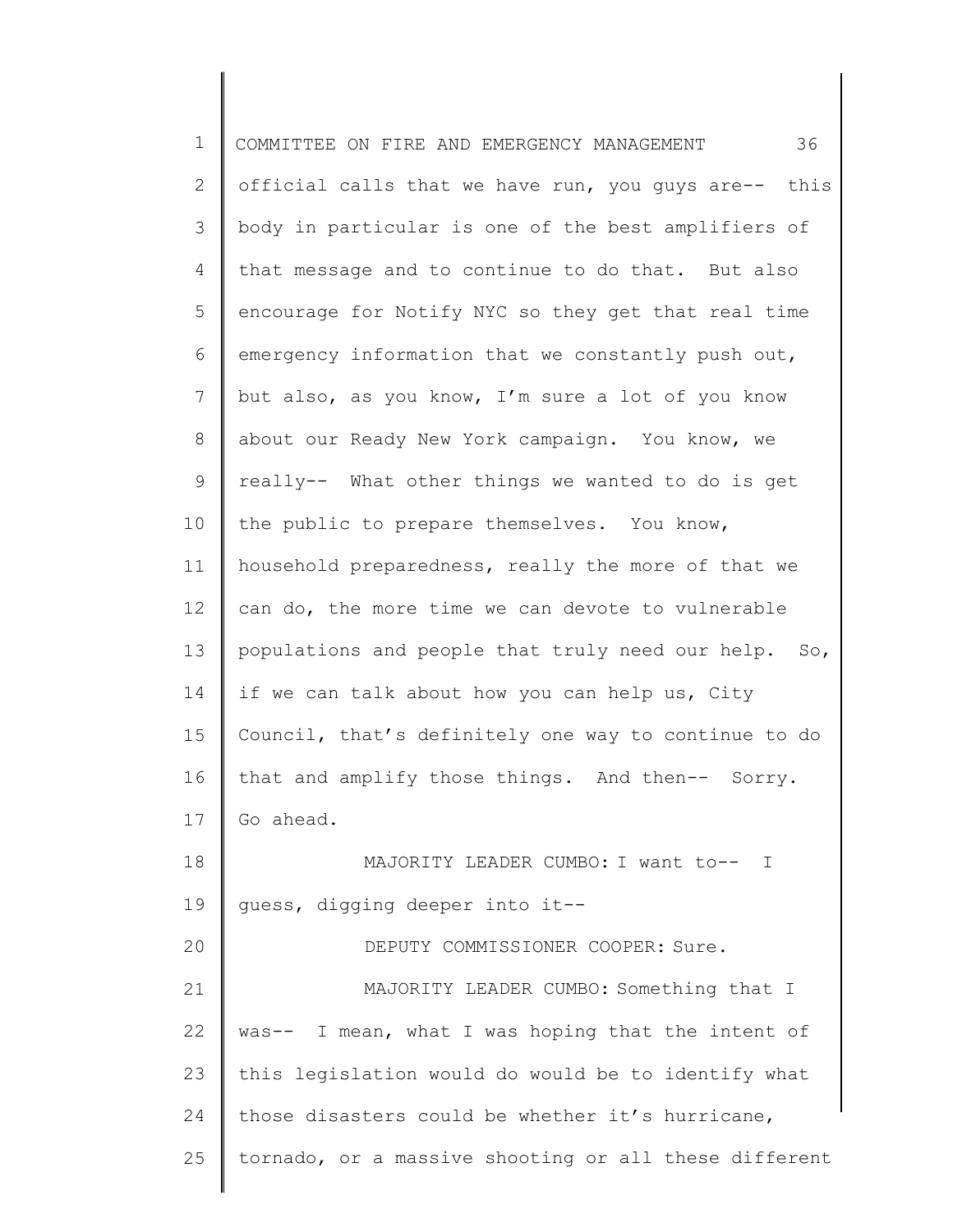1 2 3 4 5 COMMITTEE ON FIRE AND EMERGENCY MANAGEMENT 37 kinds of things that could happen like germ warfare like we're seeing like with the pandemic like Covid. It's all these different things that require different responses.

6 7 8 9 10 11 12 13 14 15 16 17 18 19 20 21 22 23 24 25 DEPUTY COMMISSIONER COOPER: Uh-hm. MAJORITY LEADER CUMBO: So, as a Council member, it would be far more empowering if, even on a quarterly basis, that we meet to discuss how these plans are functioning and operating such as what schools can be used as fallout shelters, what-- in the situation of like a Sandy or a hurricane Katrina style, where are the areas where we can direct our communities to if they have to go to for shelter? Where are the areas that people can go to that we can immediately direct them to food? Where are the areas in terms of if people have medical issues such as diabetes and they have to have heart medication or they have to have insulin or whatever the dynamics are that these things are set up in a way that an elected leader is completely empowered to know this is my fallout shelter. This is the schools that we will direct people to. These are the modes of communication that are then presented to us to be able to communicate because not everybody is a Justin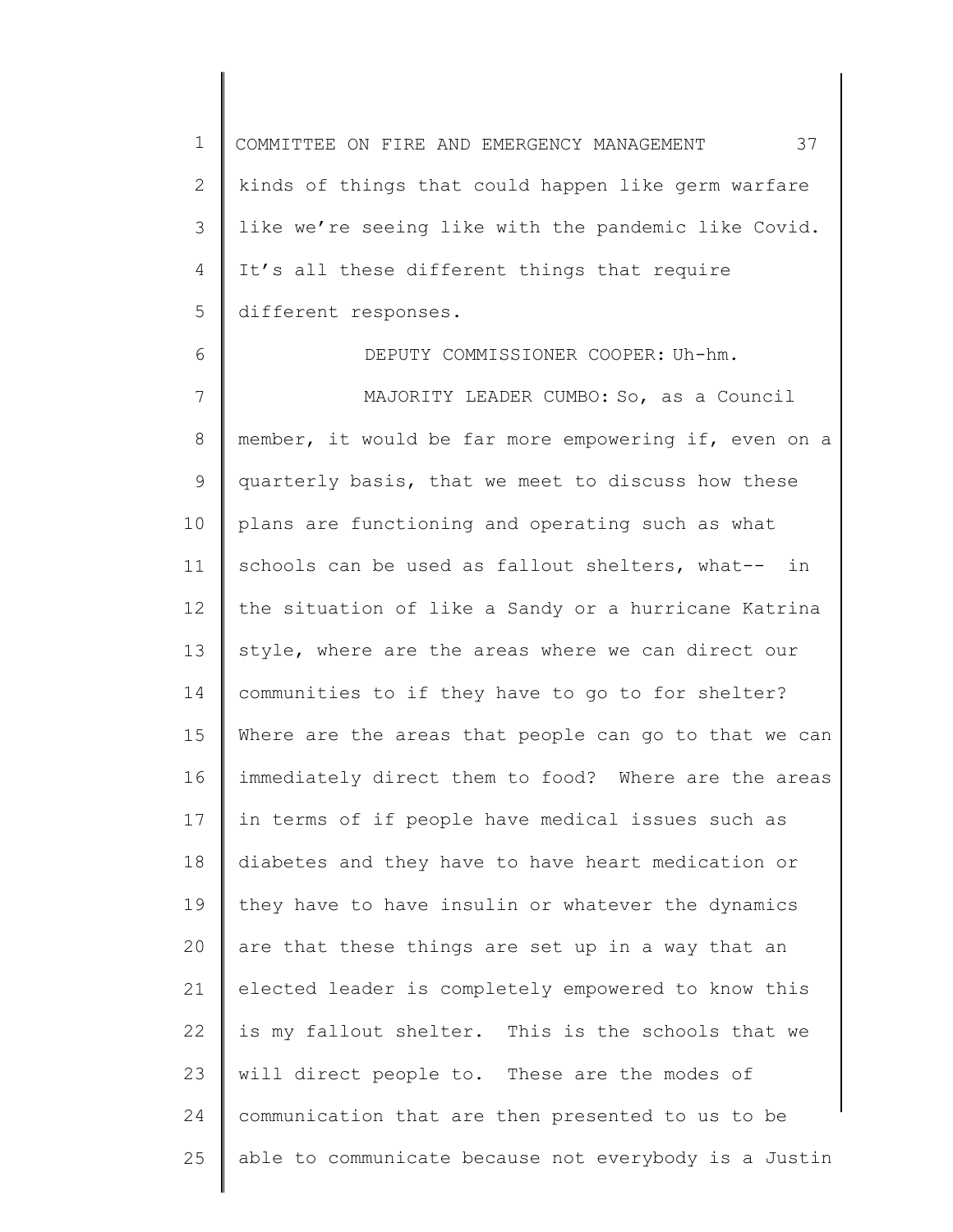1 2 3 4 5 6 COMMITTEE ON FIRE AND EMERGENCY MANAGEMENT 38 Brannan, right? So, we all are not going to have the level of social media outreach as some of our colleagues, right? So, some of us have to have that ability to be able to communicate in times of emergency--

DEPUTY COMMISSIONER COOPER: Yeah.

7

8 9 10 11 12 13 14 15 16 17 18 19 20 21 22 23 24 25 MAJORITY LEADER CUMBO: that's effective for an entire district. Like it would be a shame if our modes of being able to reach our district are based off of your following versus, you know, what radio programs are accessible to us, how can we reach-- it's so many different things that we've had to learn. I think also there should be a listing of telephone numbers, you know, that your office, Office of Emergency Management, all of these different offices like help us to coordinate working documents and lists of, you know, all of our NYCHA development leaders, all of our tenant Association leaders. A lot of this we have from events that we do, but there's got to be a lot more in terms of even how do we train those tenant association leaders who have taken on these responsibilities. How are they then trained to work with our leaders, to work with their communities in times of emergency to know what to do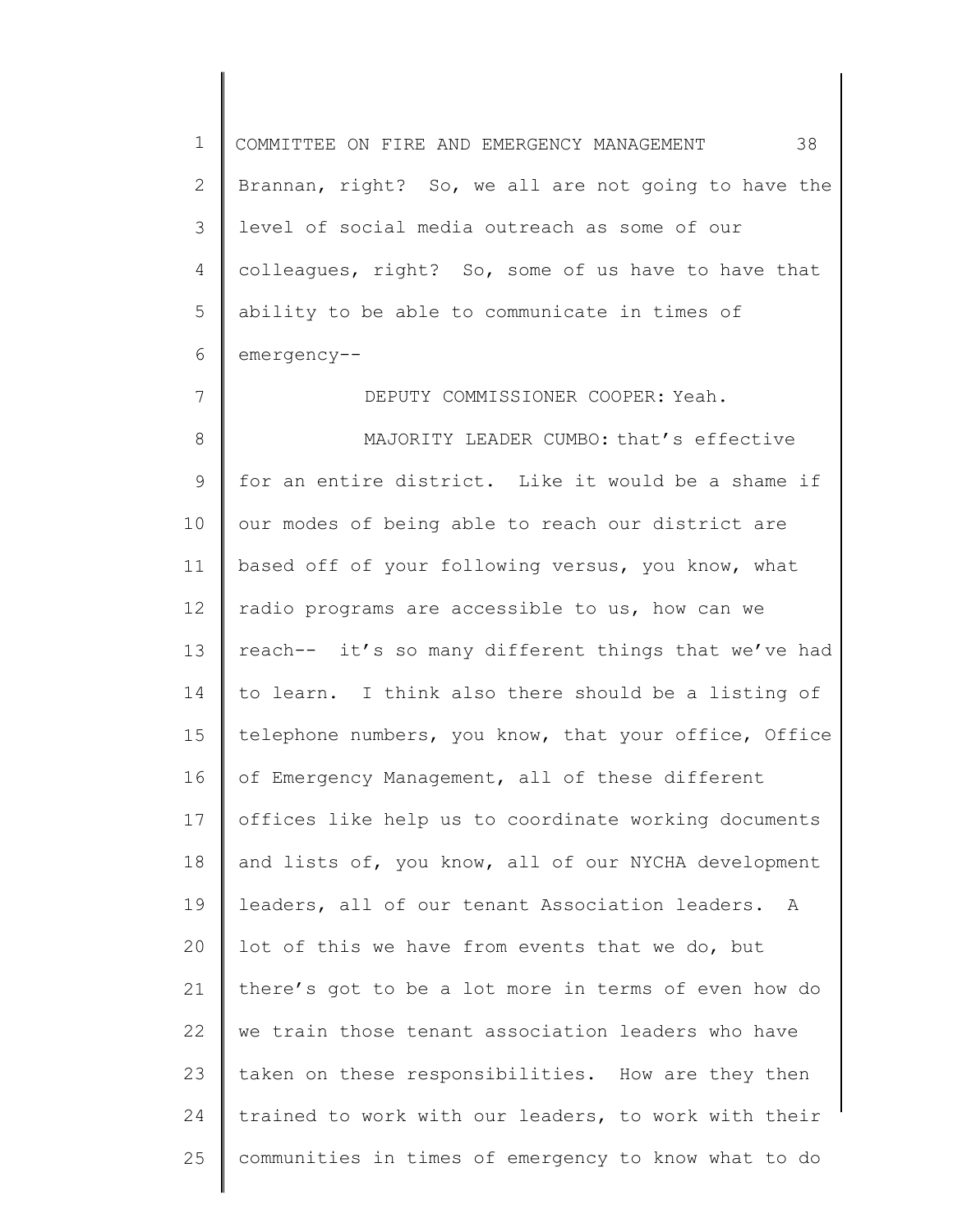| $\mathbf 1$     | 39<br>COMMITTEE ON FIRE AND EMERGENCY MANAGEMENT      |
|-----------------|-------------------------------------------------------|
| 2               | in those spaces? And I just feel like, you know,      |
| 3               | unfortunately, that really hasn't happened.           |
| 4               | DEPUTY COMMISSIONER COOPER: So, there's a             |
| 5               | lot for me to unpack there, so I'm going to try to    |
| 6               | address some of the things that you talked about.     |
| $7\phantom{.0}$ | And first to talk about facility specific things like |
| 8               | this desire that you talked about about being able to |
| $\mathsf 9$     | tell your constituency where the fallout shelter is   |
| 10              | or those sorts of things. So we do planning on that   |
| 11              | granular level for shelters and such not. We're very  |
| 12              | careful. This is one of the things we are concerned   |
| 13              | about is releasing that information to the public     |
| 14              | because we don't-- there's a few operational          |
| 15              | concerns. You know, we have these number of           |
| 16              | shelters, over 400, and we have evacuation centers,   |
| 17              | but we don't open them all simultaneously. We open    |
| 18              | them up based upon need. So, we want to push people   |
| 19              | to evacuation centers. The concern is that sometimes  |
| 20              | things come up. Air conditioners break. There could   |
| 21              | be a capital project going on at a school and so we   |
| 22              | really want to have that type of information given to |
| 23              | the public, you know, right before the disaster so    |
| 24              | that when they go to that place that was designated a |
| 25              |                                                       |

25

║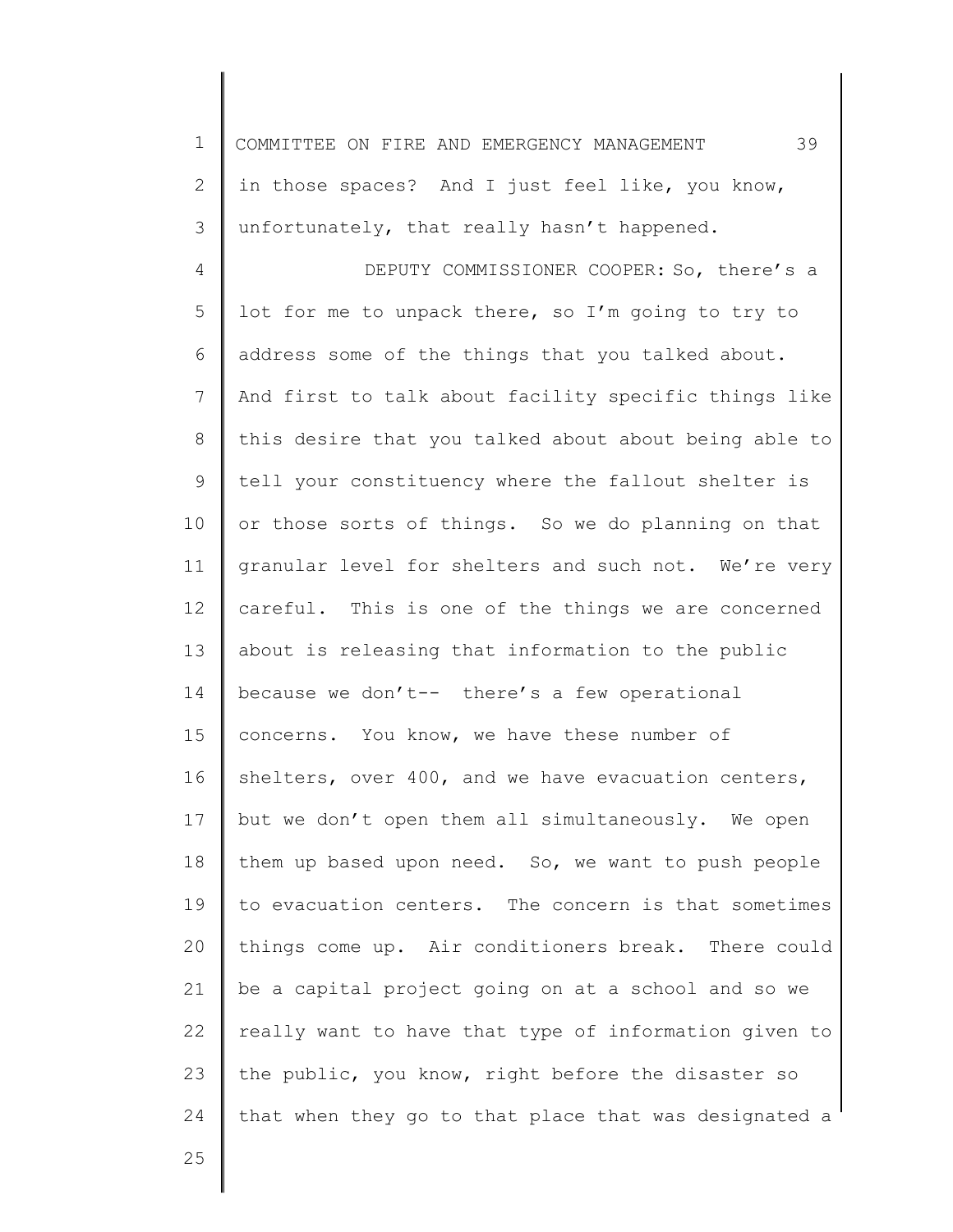1 2 3 COMMITTEE ON FIRE AND EMERGENCY MANAGEMENT 40 shelter, that it is, indeed, open. So I think that's--

4

## MAJORITY LEADER CUMBO: Uh-hm.

5 6 7 8 9 10 11 12 13 14 15 16 17 18 19 20 21 22 23 24 25 DEPUTY COMMISSIONER COOPER: one of the concerns. But I think you're pointing something out that I agree with. It's like how do we get that information to people? I think it-- you know, I, again, this bill would be good to talk more about some of the things and if that means talking to the city Council members more and educating them on components of these plans and ways to amplify the message on or before a disaster or during a disaster. I think that's a worthwhile discussion and I agree. Another thing I wanted to address was you talked like about-- like you talked about NYCHA developments and how to, you know, kind of train people on how to deal with that. I think one of the best avenues-- and it's been very successful and it's just continuing to do this-- is our community emergency response teams, which are CERT, which are volunteers that help during a disaster. And so, I think that getting people to train with CERT, working with NYCHA with that and people that-- community liaisons that work for NYCHA, I think that would be a great initiative to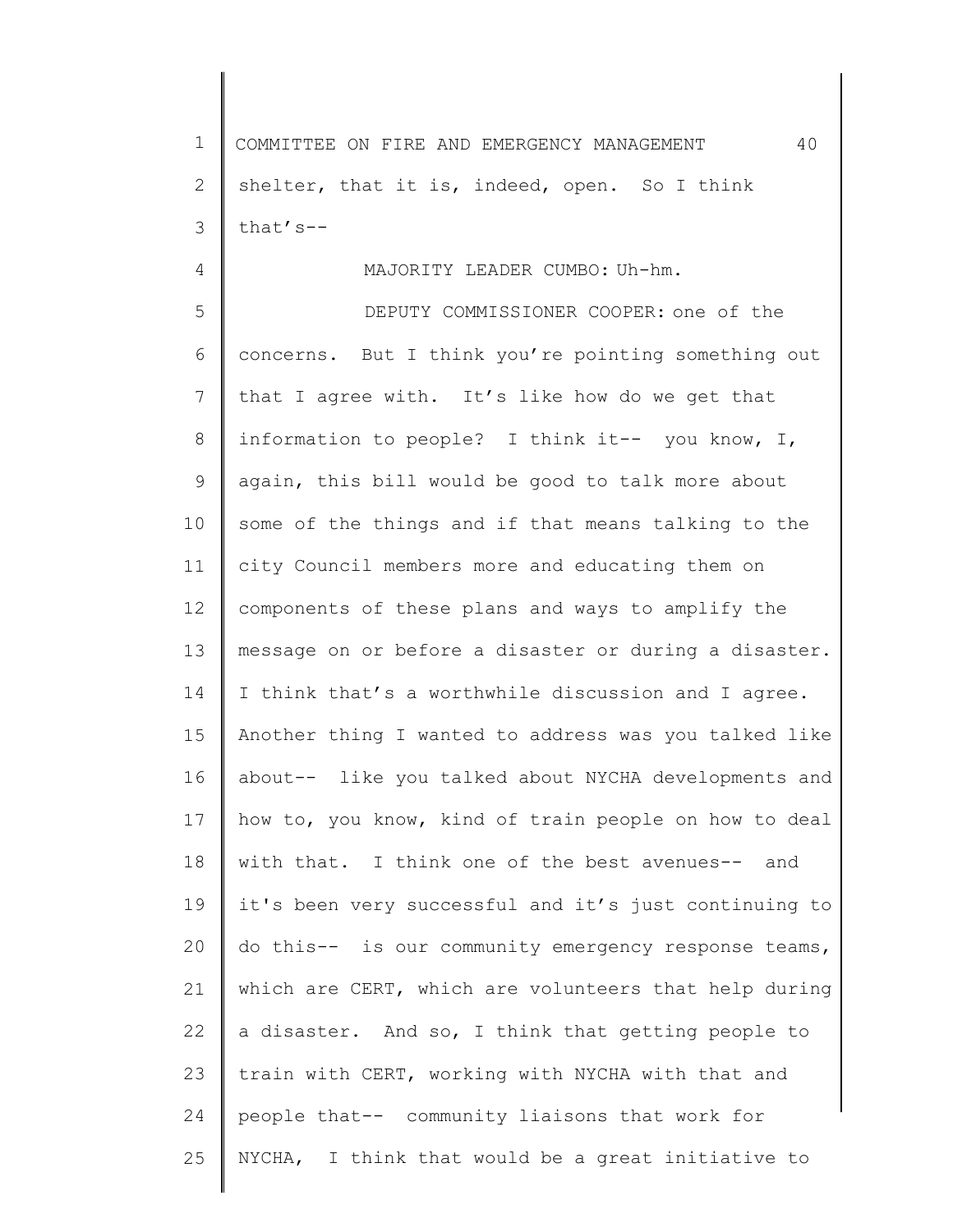| $\mathbf 1$  | 41<br>COMMITTEE ON FIRE AND EMERGENCY MANAGEMENT      |
|--------------|-------------------------------------------------------|
| $\mathbf{2}$ | sort of amplify that to improve that type of response |
| 3            | and then, you know, sort of have boots on the ground  |
| 4            | that area dealing with people in those facilities.    |
| 5            | MAJORITY LEADER CUMBO: Can I just-- I                 |
| 6            | just want to conclude with this because--             |
| 7            | DEPUTY COMMISSIONER COOPER: Sure.                     |
| 8            | MAJORITY LEADER CUMBO: I like my bill, but            |
| 9            | as I'm even talking to you, I feel like I need more   |
| 10           | bills or I need to go deeper into this bill.          |
| 11           | DEPUTY COMMISSIONER COOPER: More bills.               |
| 12           | MAJORITY LEADER CUMBO: Because I feel,                |
| 13           | essentially, that where we need to go as a city is    |
| 14           | that we can no longer have emergency preparedness     |
| 15           | plans in case of an emergency. We have to live and    |
| 16           | work and function almost as if we know there is a     |
| 17           | pending emergency always going to happen. You know,   |
| 18           | the I feel like we have kind of looked at it like, I  |
| 19           | hope everything is going to go okay and nothing       |
| 20           | happens, but it is like we have seen with 9/11, we    |
| 21           | have seen with hurricane Sandy, we have seen with     |
| 22           | Covid. Like emergencies and disasters are now a       |
| 23           | frequent part of our life. And so, unfortunately,     |
| 24           | we, as a society and people, have to live more in a   |
| 25           | state of emergency then not and so, you know, regular |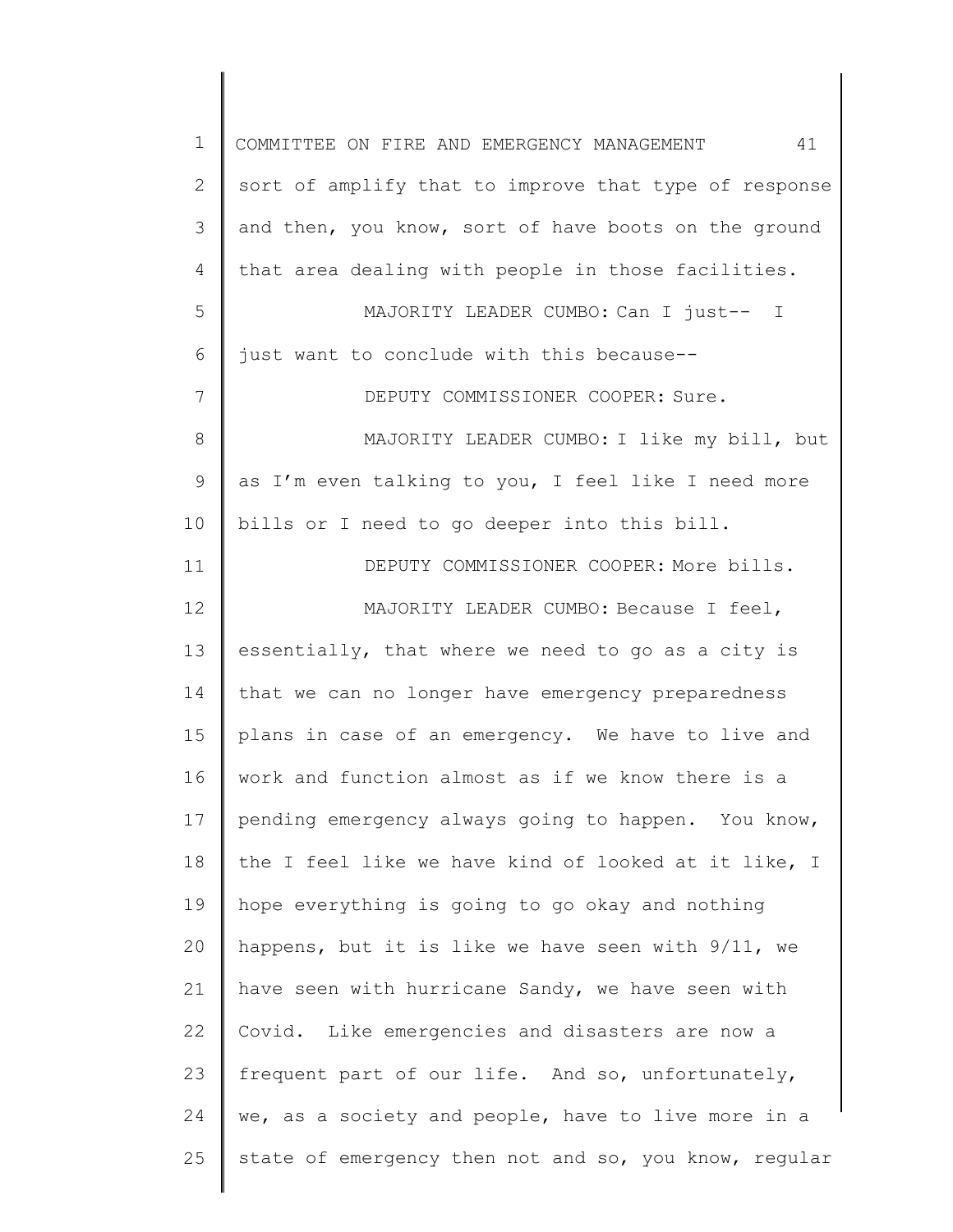1 2 3 4 5 6 7 8 9 10 11 12 13 14 15 16 17 18 19 20 21 22 23 24 25 COMMITTEE ON FIRE AND EMERGENCY MANAGEMENT 42 briefings about emergency preparedness, regular briefings about contact information, regular briefings about your fallout shelter that was once the fallout shelter is now having capital construction. We are now going to move you to the Atlantic Armory. We are now going to move this to that. You know, it has to be that we, as a city, move forward in a way of always being constantly updated and prepared. Our city has to become prepared. It's like I have traveled very infrequently to California and it's a different kind of thing, like how the students there are prepared to stop, drop, go underneath certain spaces and safe places when they know an earthquake is about to happen because they know that that is a part of their life. So, we know that emergencies of all sorts are now a part of our life and we have to rev up to understanding that that is a regular part of our lifestyle now. And I will conclude with that. DEPUTY COMMISSIONER COOPER: You not going to get disagreement from me on a lot of what you just said because I think, again, I just wanted to plug our Pretty New York program because the things that you are saying are really central tenets of personal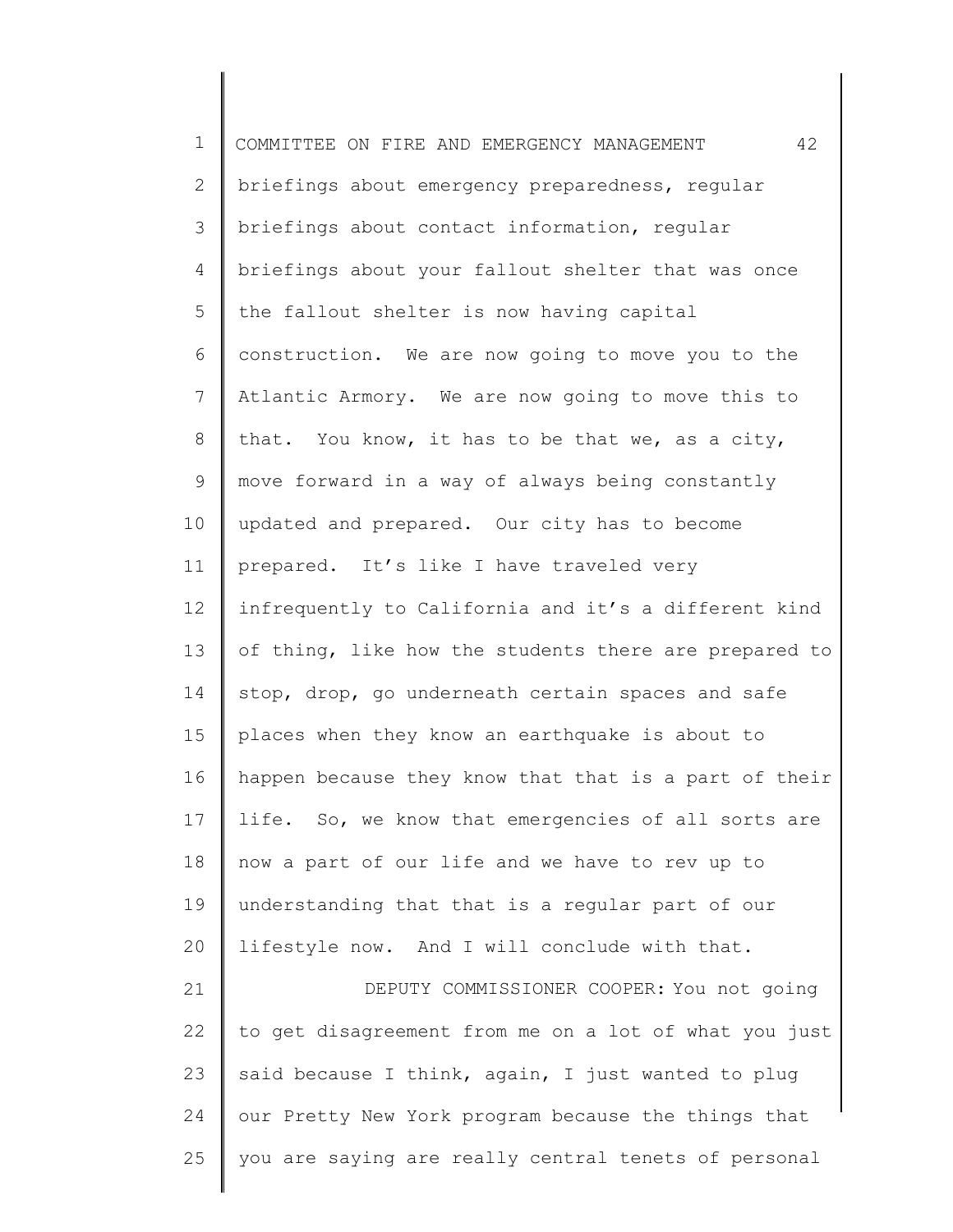| 1              | 43<br>COMMITTEE ON FIRE AND EMERGENCY MANAGEMENT       |
|----------------|--------------------------------------------------------|
| $\overline{2}$ | preparedness and, like you said, the public needs to   |
| 3              | be informed about disasters and how to respond to      |
| 4              | them and is Ready New York campaign is really, I       |
| 5              | think, one of the best avenues to do that because      |
| 6              | everybody that can needs to take care of themselves    |
| 7              | so that we can help people that need our help. You     |
| 8              | know, but I agree a lot with what you said.            |
| 9              | MAJORITY LEADER CUMBO: Thank you.                      |
| 10             | DEPUTY COMMISSIONER COOPER: Sure.                      |
| 11             | MAJORITY LEADER CUMBO: And we will be in               |
| 12             | touch.                                                 |
| 13             | DEPUTY COMMISSIONER COOPER: Okay.                      |
| 14             | CHAIRPERSON BORELLI: Thank you. Yeah.                  |
| 15             | forgot where my fallout shelter was. I'm not too<br>I. |
| 16             | familiar with where mine is. I definitely have to      |
| 17             | follow up with that, Majority Leader.                  |
| 18             | MAJORITY LEADER CUMBO: Here to help.                   |
| 19             | CHAIRPERSON BORELLI: I definitely agree                |
| 20             | with you that students don't seem is prepared as       |
| 21             | perhaps they should be for certain threats and         |
| 22             | problems. I do not have any more questions about the   |
| 23             | legislation. If no one else has any more questions,    |
| 24             | we will conclude this panel. If that is the case,      |
| 25             | then that is fine.                                     |
|                |                                                        |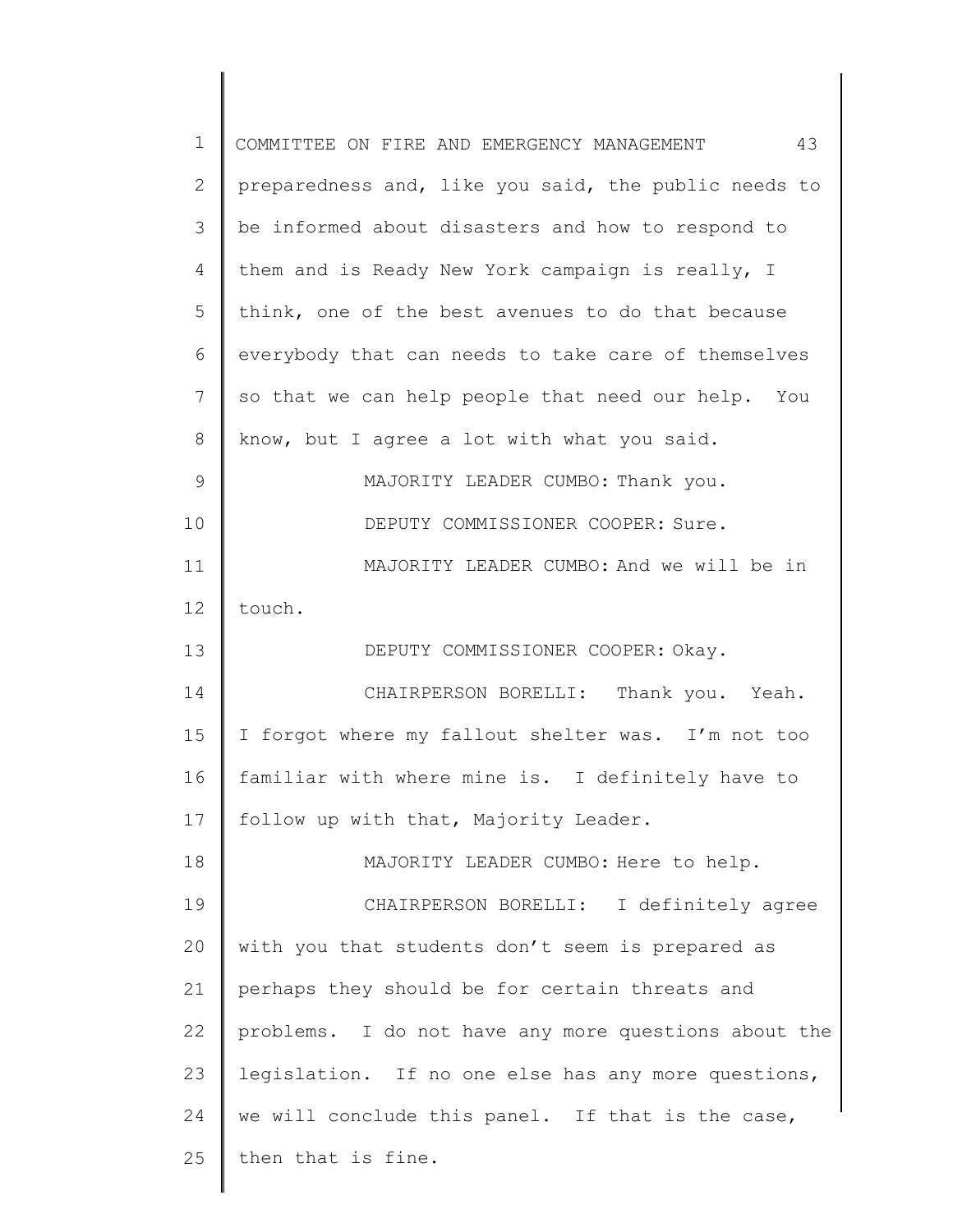1 2 3 4 5 6 7 8 9 10 11 12 13 14 15 16 17 18 19 20 21 22 23 24 25 COMMITTEE ON FIRE AND EMERGENCY MANAGEMENT 44 DEPUTY COMMISSIONER COOPER: Thank you. CHAIRPERSON BORELLI: Thank you both very much for testifying and we appreciate your participation. DEPUTY COMMISSIONER COOPER: Thank you. Have a good day. CHAIRPERSON BORELLI: You, too. Josh, is there any more public testimony? COMMITTEE COUNSEL: There is not, Chair. CHAIRPERSON BORELLI: Okay. At this time, if you have not been recognized and you wish to testify, please raise your hand using the zoom raise hand function. I don't see, so I will conclude this hearing and wish everyone a good and happy new year. Wish the former commissioner a best of luck monitoring emergencies for our country at FEMA and thank you both for participating. We are over. [gavel] SERGEANT-AT-ARMS: Okay. We have stopped the livestream. Thank you all. SERGEANT-AT-ARMS: Everyone have a good rest of the day.